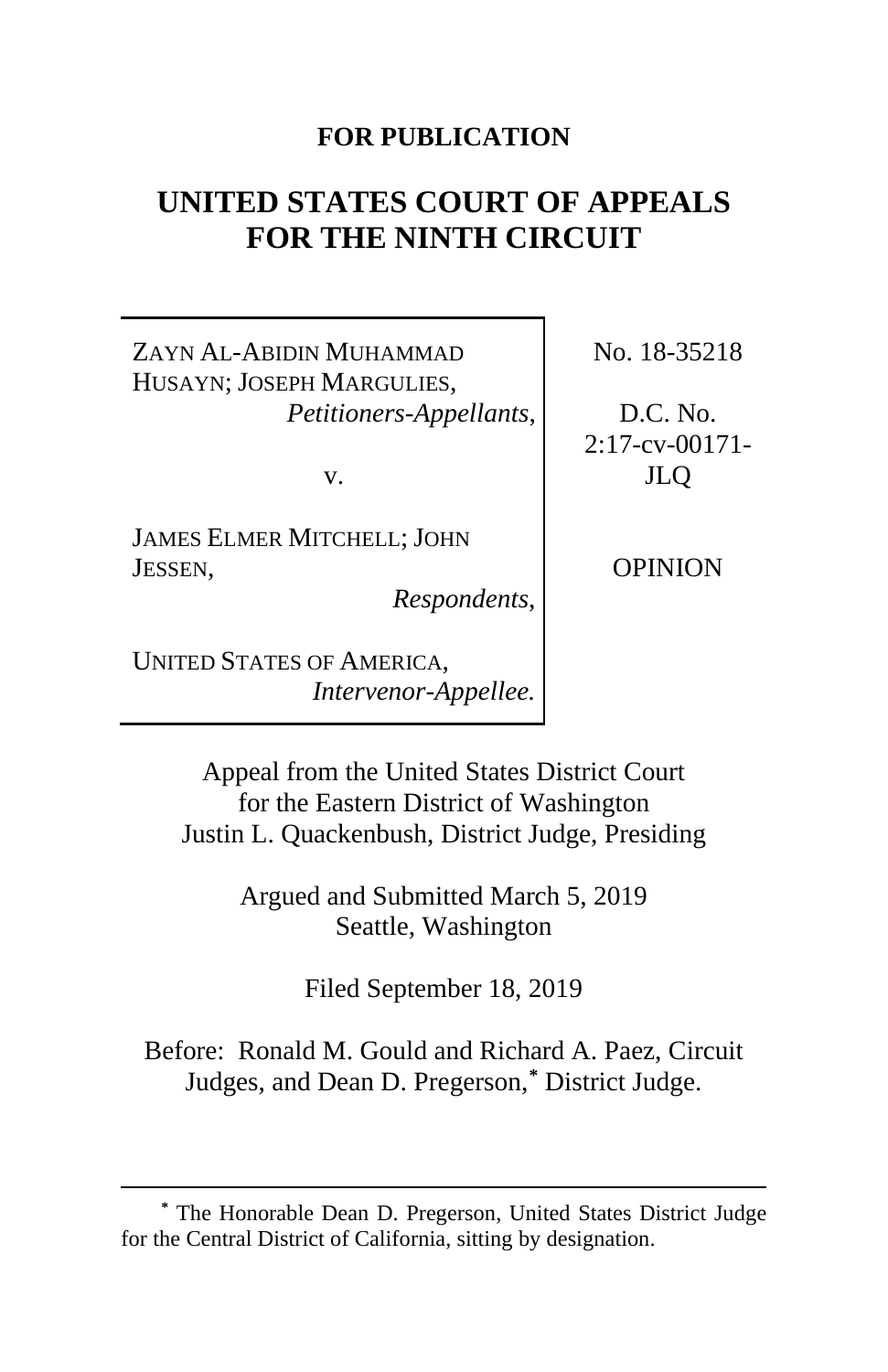Opinion by Judge Paez; Dissent by Judge Gould

## **SUMMARY[\\*\\*](#page-1-0)**

## **State Secrets Privilege / Subpoena**

The panel reversed the district court's order quashing a subpoena sought by Abu Zubaydah, who is currently held at the U.S. detention facility in the Guantanamo Bay Naval Base in Cuba, and his attorney ("Petitioners"), and dismissing the case in its entirety.

Petitioners filed an ex parte application for discovery pursuant to 28 U.S.C. § 1782, and sought an order to subpoena James Elmer Mitchell and John Jessen for their depositions for use in an ongoing criminal investigation in Poland about the torture to which Abu Zubaydah was subjected in that country. The district court originally granted the discovery application, but subsequently quashed the subpoenas after the U.S. government intervened and asserted the state secrets privilege.

The panel agreed with the district court that certain information requested was not privileged because it was not a state secret that would pose an exceptionally grave risk to national security. The panel agreed that the government's assertion of the state secrets privilege was valid over much of the information requested. The panel concluded, however, that the district court erred in quashing the

<span id="page-1-0"></span>**<sup>\*\*</sup>** This summary constitutes no part of the opinion of the court. It has been prepared by court staff for the convenience of the reader.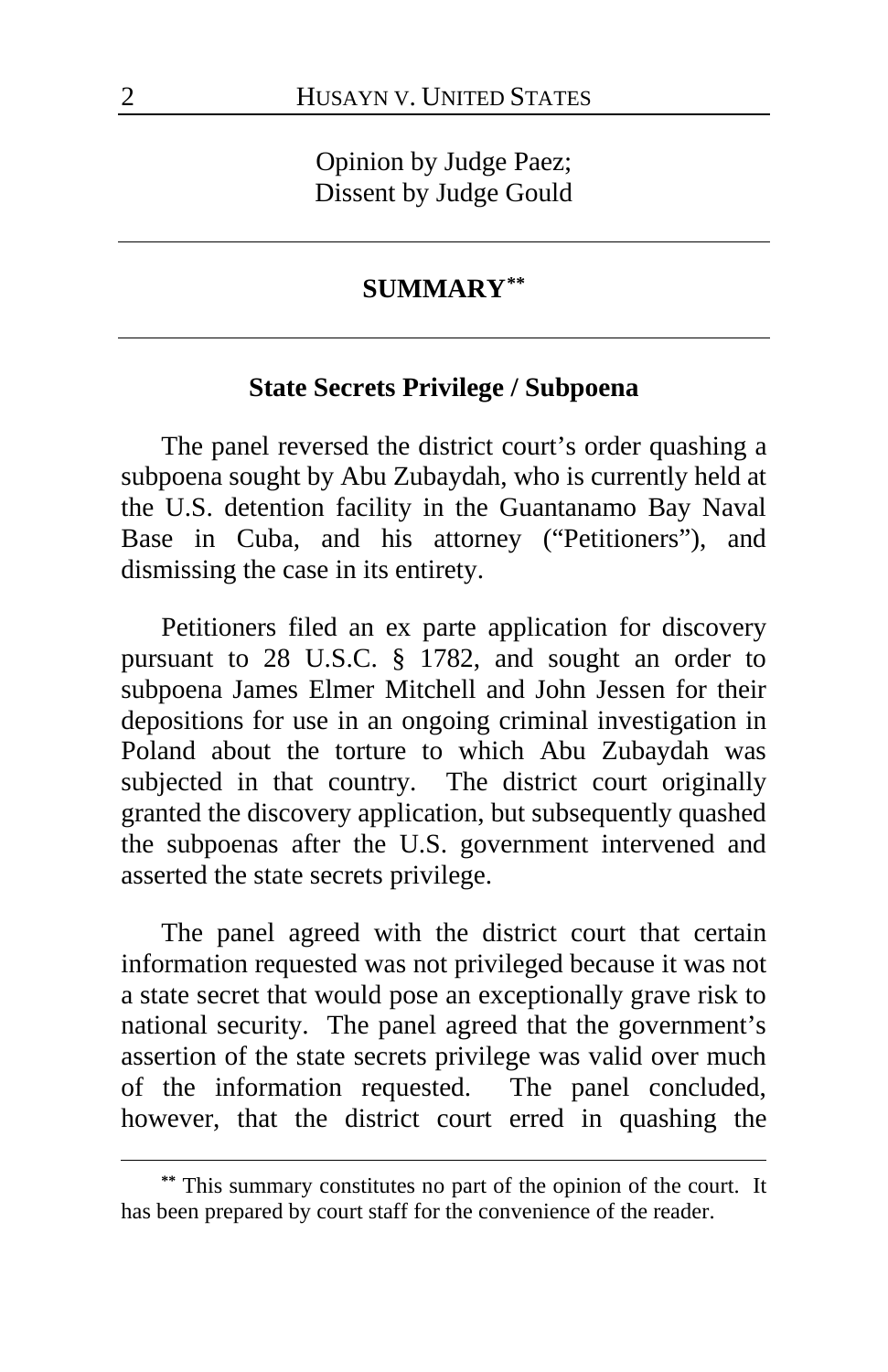subpoenas in toto rather than attempting to disentangle nonprivileged from privileged information. The panel remanded for further proceedings.

Judge Gould dissented, and would affirm the district court. Judge Gould would defer to the view of then-CIA Director and current Secretary of State Michael Pompeo that the disclosure of secret information in this proceeding "reasonably could be expected to cause serious, and in many instances, exceptionally grave damage to U.S. national security."

# **COUNSEL**

David F. Klein (argued) and John Chamberlain, Pillsbury Winthrop Shaw Pittman LLP, Washington, D.C.; Jerry Moberg, Jerry Moberg & Associates, Ephrata, Washington; for Petitioners-Appellants.

H. Thomas Byron III (argued), Appellate Staff; Joseph H. Harrington, United States Attorney; Civil Division, United States Department of Justice, Washington, D.C.; for Intervenor-Appellee.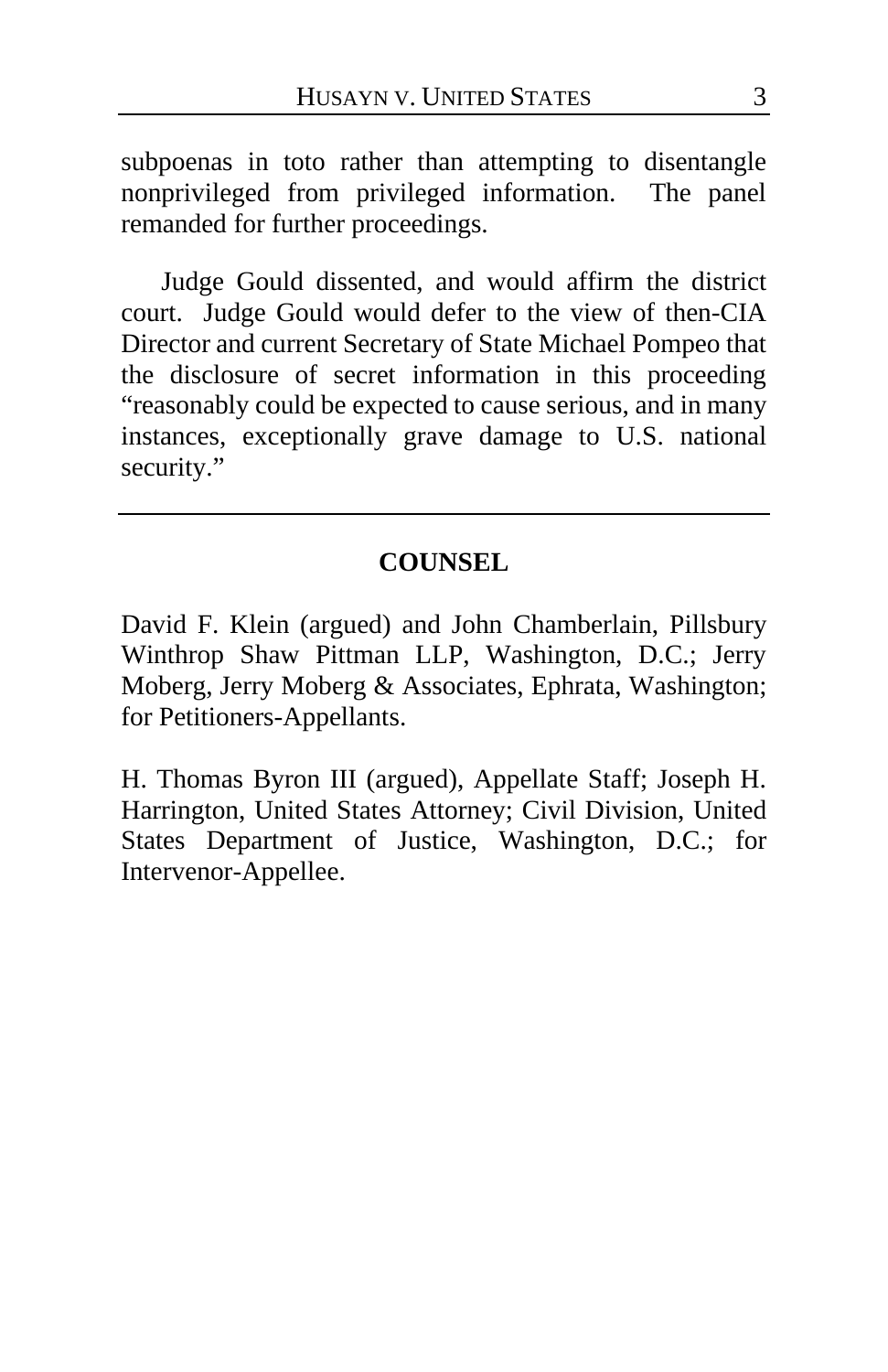## **OPINION**

PAEZ, Circuit Judge:

Zayn al-Abidin Muhammad Husayn ("Abu Zubaydah")**[1](#page-3-0)** is currently held at the U.S. detention facility in the Guantanamo Bay Naval Base in Cuba. Abu Zubaydah was formerly detained as part of the Central Intelligence Agency ("CIA")'s detention and interrogation program, also commonly known as the post-9/11 "enhanced interrogation" or torture program. In 2017, Abu Zubaydah and his attorney, Joseph Margulies (collectively "Petitioners"), filed an ex parte application for discovery pursuant to 28 U.S.C. § 1782, which permits certain domestic discovery for use in foreign proceedings. They sought an order to subpoena James Elmer Mitchell and John Jessen for their depositions for use in an ongoing criminal investigation in Poland about the torture to which Abu Zubaydah was subjected in that country. The district court originally granted the discovery application, but subsequently quashed the subpoenas after the U.S. government intervened and asserted the state secrets privilege.

The Supreme Court has long recognized that in exceptional circumstances, courts must act in the interest of the country's national security to prevent the disclosure of state secrets by excluding privileged evidence from the case and, in some instances, dismissing the case entirely. *See Totten v. United States*, 92 U.S. 105 (1875); *see also United States v. Reynolds*, 345 U.S. 1 (1953). This appeal presents a narrow but important question: whether the district court

<span id="page-3-0"></span>**<sup>1</sup>** Abu Zubaydah's birth name was Zayn al-Abidin Muhammad Husayn but he is known as Abu Zubaydah in litigation and public records.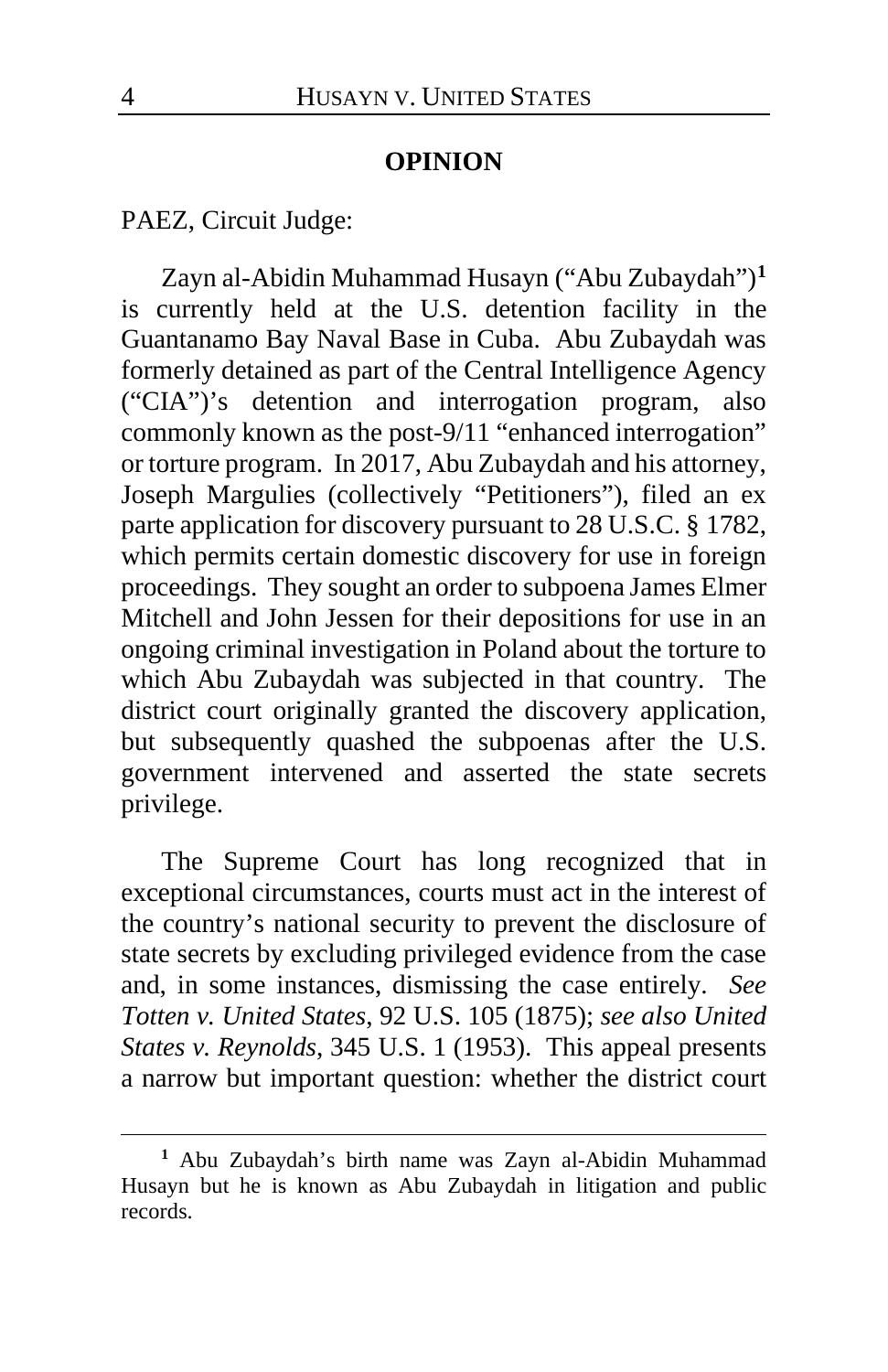erred in quashing the subpoenas after concluding that not all the discovery sought was subject to the state secrets privilege.

We have jurisdiction pursuant to 28 U.S.C. § 1291, and we reverse. We agree with the district court that certain information requested is not privileged because it is not a state secret that would pose an exceptionally grave risk to national security. We also agree that the government's assertion of the state secrets privilege is valid over much of the information requested. We conclude, however, that the district court erred in quashing the subpoenas in toto rather than attempting to disentangle nonprivileged from privileged information.

We have "emphasize[d] that it should be a rare case when the state secrets doctrine leads to dismissal at the outset of a case." *Mohamed v. Jeppesen Dataplan, Inc.*, 614 F.3d 1070, 1092 (2010) (en banc); *see also Reynolds*, 345 U.S. at 9–10 (noting that "[j]udicial control over the evidence in a case cannot be abdicated to the caprice of executive officers"). Here, the underlying proceeding is a limited discovery request that can be managed by the district court, which is obligated "to use its fact-finding and other tools to full advantage before it concludes that the rare step of dismissal is justified." *Mohamed*, 614 F.3d at 1093. We therefore reverse the district court's judgment dismissing Petitioners' section 1782 application for discovery and remand for further proceedings.**[2](#page-4-0)**

<span id="page-4-0"></span>**<sup>2</sup>** Because the district court granted the motion to quash based on the state secrets privilege, it did not address the government's alternative arguments under the Central Intelligence Agency Act, 50 U.S.C. § 3507, and the National Security Act, 50 U.S.C. § 3024(i). If relevant, the district court may consider these arguments on remand.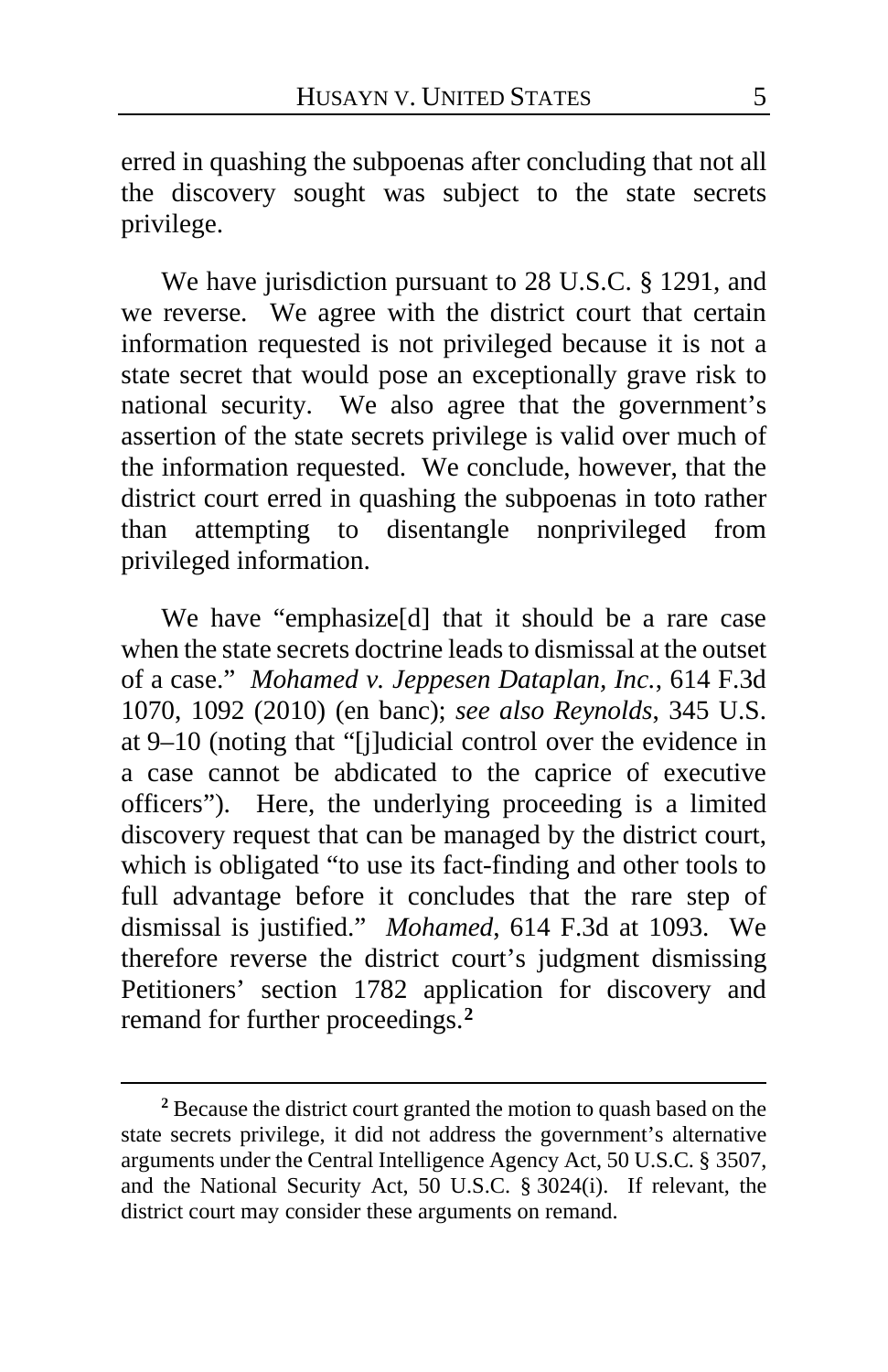## **I.**

### **A.**

In late March 2002, Pakistani government authorities, working with the CIA, captured Abu Zubaydah in Pakistan. At the time, Abu Zubaydah was thought to be a high-level member of Al-Qa'ida**[3](#page-5-0)** with detailed knowledge of terrorist plans. A 2014 report by the Senate Select Committee on Intelligence Study on the CIA's detention and interrogation program ("Senate Select Committee Report") later revealed this characterization to be erroneous.

In the first four years of his detention, Abu Zubaydah was held as an enemy combatant and transferred to various secret CIA "dark sites" for interrogation. Journalists, nongovernmental organizations, and Polish government officials have widely reported that one of those sites was in Poland. In 2015, the European Court on Human Rights ("ECHR") found that Abu Zubaydah was detained at a CIA site in Poland from December 2002 to September 2003.

Numerous sources also confirm that Abu Zubaydah was subjected to so-called "enhanced interrogation" techniques while detained at these CIA sites.These techniques were proposed and developed by Mitchell and Jessen,**[4](#page-5-1)** who at that

<span id="page-5-0"></span>**<sup>3</sup>** For consistency, we employ the spelling used by the Senate Select Committee Report in this opinion.

<span id="page-5-1"></span>**<sup>4</sup>** Mitchell and Jessen are referred to as "SWIGERT" and "DUNBAR" in the Senate Select Committee Report, and have admitted to their involvement with the CIA program in a separate lawsuit, *Salim v. Mitchell*, No. 2:15-cv-286-JLQ, Answer to Complaint and Affirmative Defenses (E.D. Wash. June 16, 2016) ("*Salim*").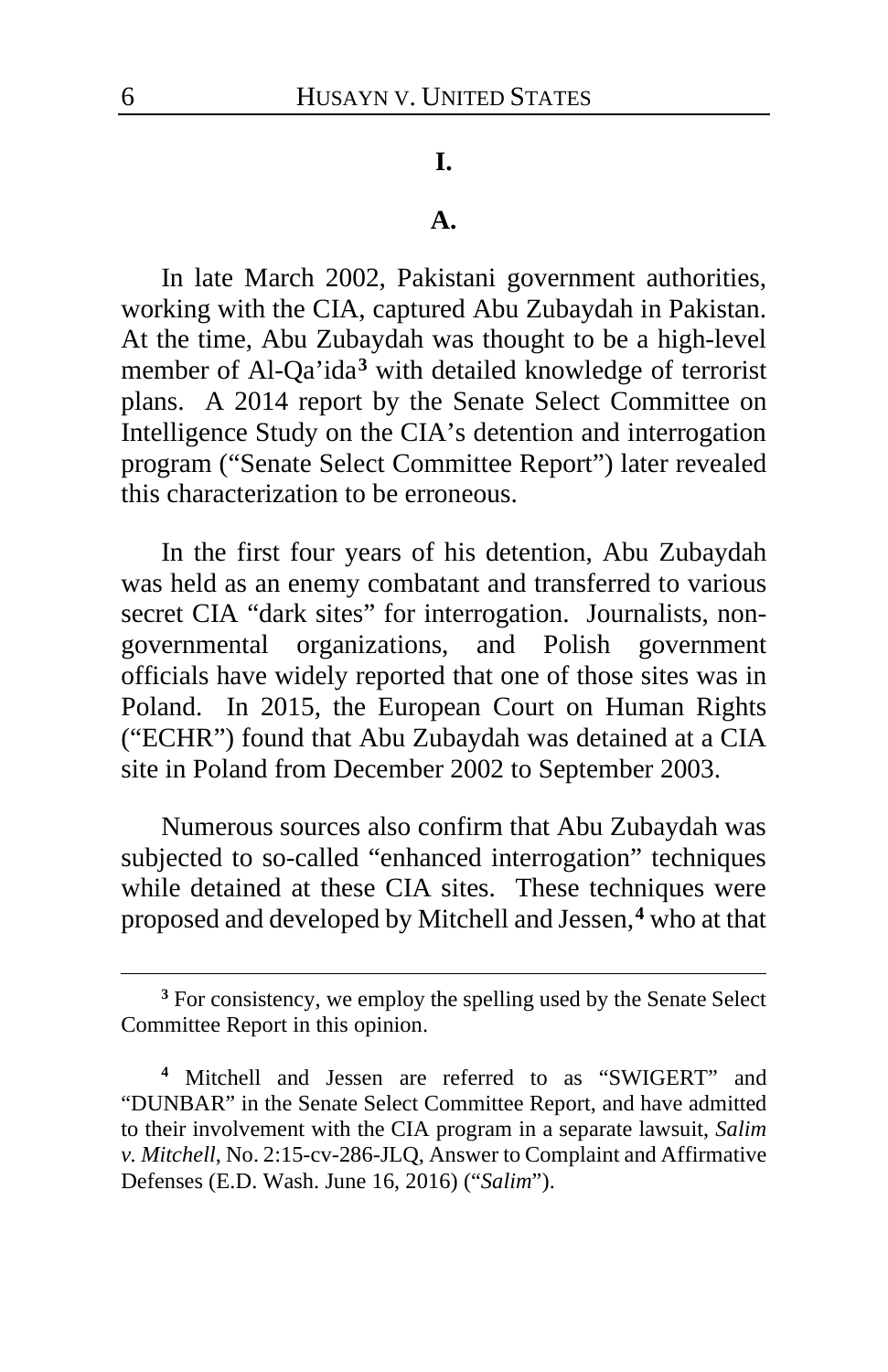point were independent contractors for the CIA. They worked on "novel interrogation methods" intended to break down Abu Zubaydah's resistance, including the use of insects—to take advantage of his entomophobia—and mock burial. The details of Abu Zubaydah's treatment during this period are uncontroverted: he was persistently and repeatedly waterboarded; he spent hundreds of hours in a "confinement box," described as coffin-sized; he was subjected to various combinations of interrogation techniques including "walling,**[5](#page-6-0)** attention grasps,**[6](#page-6-1)** slapping, facial hold, stress positions, cramped confinement, white noise and sleep deprivation"; his food intake was manipulated to minimize the potential of vomiting during waterboarding.To use colloquial terms, as was suggested by the Senate Select Committee Report, Abu Zubaydah was tortured.

The ECHR found that some of this torture took place in Poland. Mitchell and Jessen traveled to the CIA black site there at least twice to supervise the interrogations. Declassified CIA cables confirm Mitchell's and Jessen's involvement in Abu Zubaydah's torture. Abu Zubaydah was eventually transferred to a succession of facilities outside of Poland before arriving in Guantanamo Bay, where he remains today. Abu Zubaydah has allegedly sustained permanent brain damage and physical impairments,

<span id="page-6-0"></span>**<sup>5</sup>** According to a declassified U.S. Department of Justice Office of Legal Counsel ("OLC") memo, "walling" refers to when an individual is firmly pushed against a flexible false wall, hitting the shoulder blades, to create the sensation of physical impact that is worse than it is.

<span id="page-6-1"></span>**<sup>6</sup>** The same OLC memo describes "attention grasp" to consist of grasping an individual with both hands, one hand on each side of the collar opening, in a controlled and quick motion, drawing the individual toward the interrogator.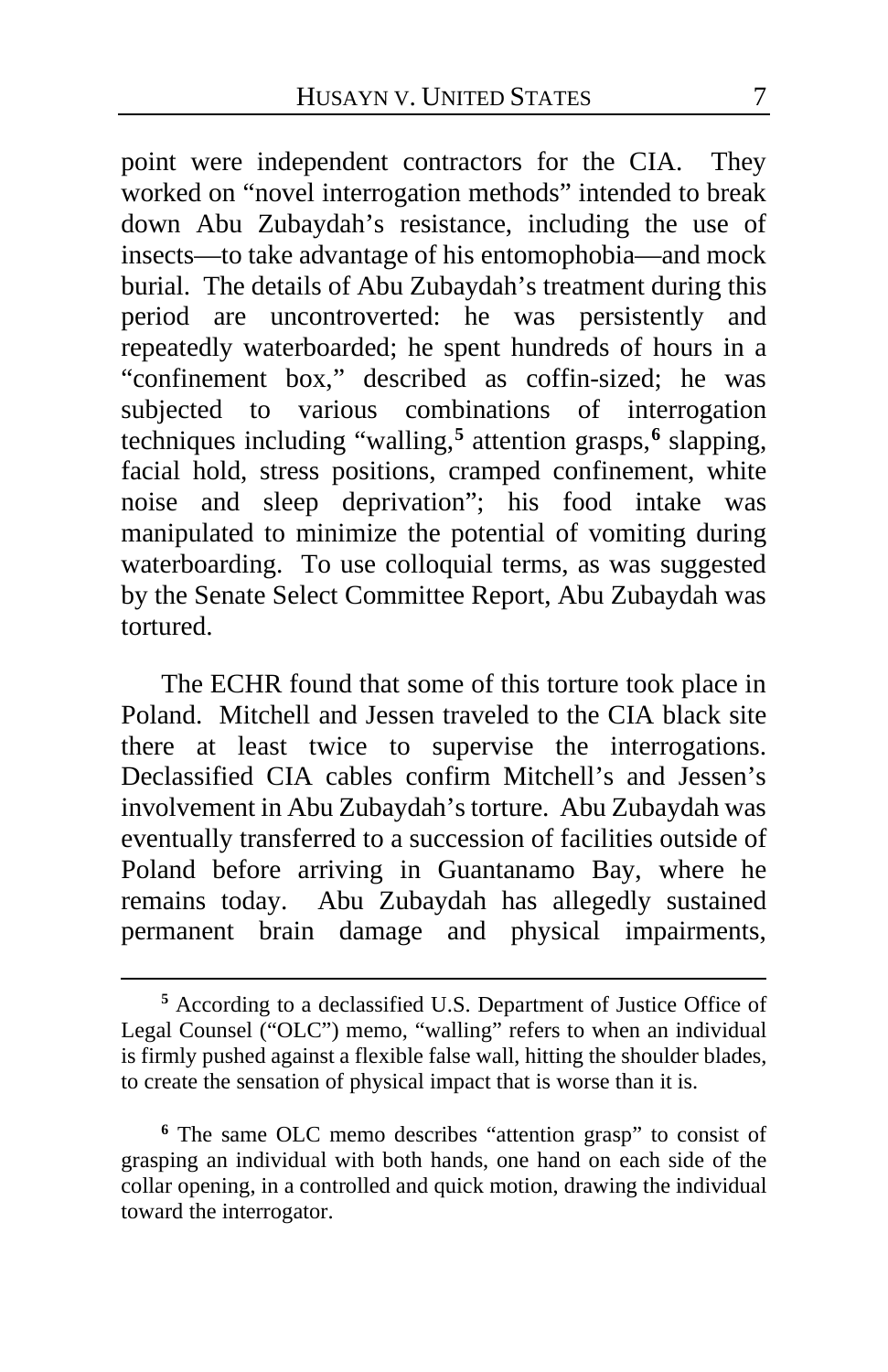including over 300 seizures in the span of three years and the loss of his left eye.

In 2010, Abu Zubaydah's attorneys and certain humanitarian organizations filed a criminal complaint in Poland on his behalf seeking to hold Polish officials accountable for their complicity in his unlawful detention<br>and torture. That investigation closed without any That investigation closed without any prosecutions or convictions. In 2013, Abu Zubaydah's attorneys filed an application with the ECHR alleging that Poland had violated the Convention for the Protection of Human Rights and Fundamental Rights and failed to undertake a proper investigation. This resulted in the ECHR's decision in *Case of Husayn (Abu Zubaydah) v. Poland*, No. 7511/13, Eur. Ct. H.R. (2015). The court found "beyond reasonable doubt" that Abu Zubaydah was detained in Poland, that "the treatment to which [he] was subjected by the CIA during his detention in Poland . . . amount[ed] to torture," and that Poland had failed to abide by its obligations under the European Convention on Human Rights. The court accordingly awarded damages to Abu Zubaydah.

After the ECHR issued its decision—finding, among other things, that Poland failed to sufficiently investigate human rights violations related to Abu Zubaydah's treatment in Poland—Polish authorities reopened their investigations into the violations, focusing on the culpability of Polish citizens and government officials in Abu Zubaydah's detention. The Polish government requested evidence from the United States through the Mutual Legal Assistance Treaty ("MLAT") between the two countries. The United States denied the Polish government's request. Subsequently, Polish prosecutors followed up with Abu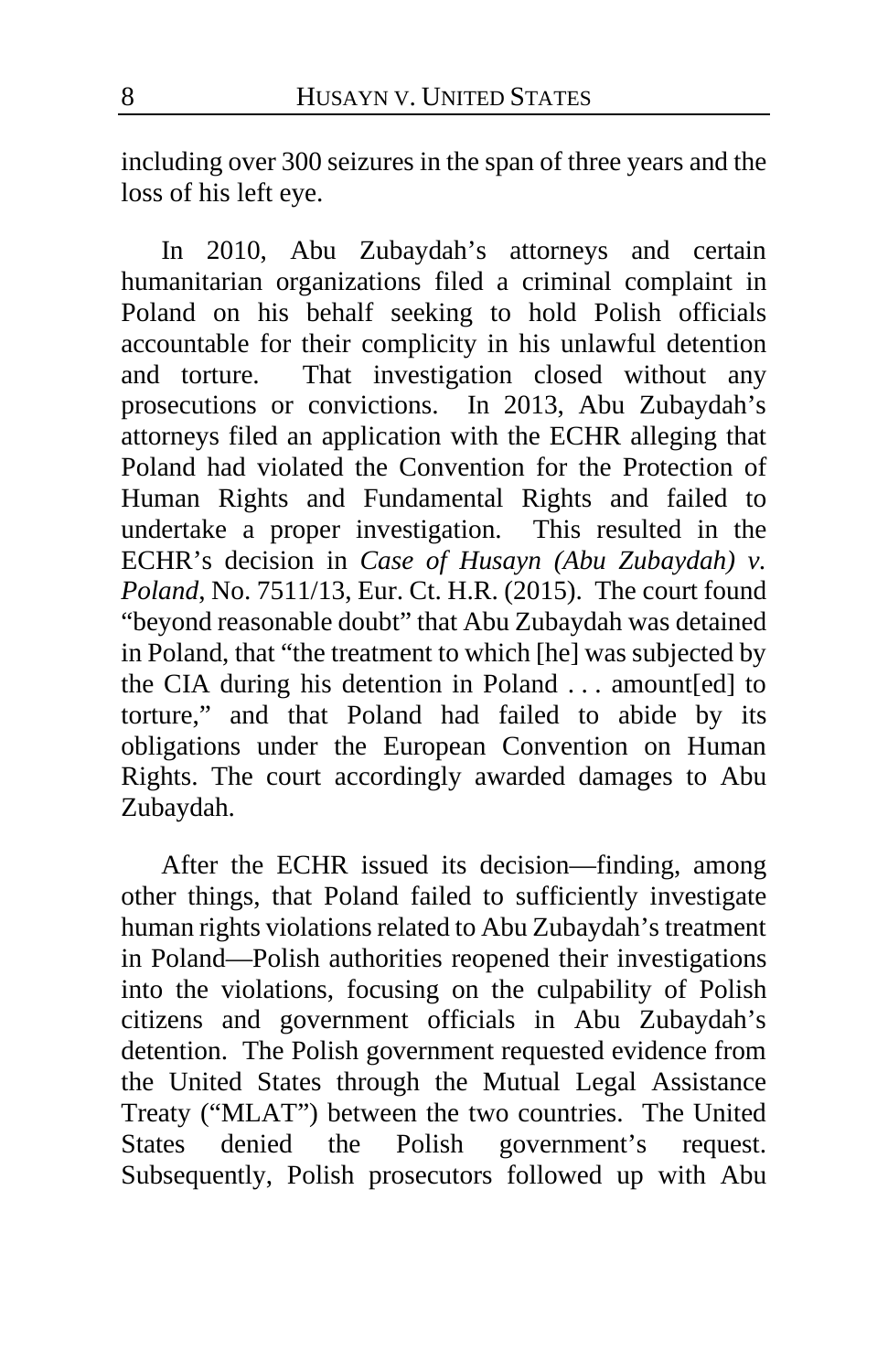Zubaydah's lawyers to ask for assistance with obtaining evidence necessary to pursue the prosecution.**[7](#page-8-0)**

### **B.**

Abu Zubaydah and his attorney, Margulies, filed an ex parte application for discovery in the Eastern District of Washington pursuant to 28 U.S.C. § 1782. Section 1782 provides that "[t]he district court of the district in which a person resides or is found may order him to give his testimony or statement or to produce a document or other thing for use in a proceeding in a foreign or international tribunal." Abu Zubaydah and his attorney sought a discovery order subpoenaing Mitchell and Jessen to produce documents and give deposition testimony for use in the ongoing criminal investigation in Poland.**[8](#page-8-1)** They requested that Mitchell and Jessen provide, among other related items, documents concerning the detention facility in Poland, the identities of Polish officials involved in the establishment or operation of the detention facility, the use of interrogation techniques, conditions of confinement and torture of those being held, and any contracts made between Polish government officials or private persons residing in Poland and U.S. personnel for use of the property upon which the detention facilities was located.

<span id="page-8-0"></span>**<sup>7</sup>** Under Polish law, victims of crimes under investigation, like Abu Zubaydah, have a right to submit evidence through counsel to aid in the Polish Prosecutor's Office's investigation.

<span id="page-8-1"></span>**<sup>8</sup>** Mitchell and Jessen co-founded Mitchell, Jessen & Associates, which is headquartered in Spokane, Washington, and Jessen resides in Spokane. Hence, they both "reside<sup>[]</sup> or [are] found" in the relevant district. 28 U.S.C. § 1782.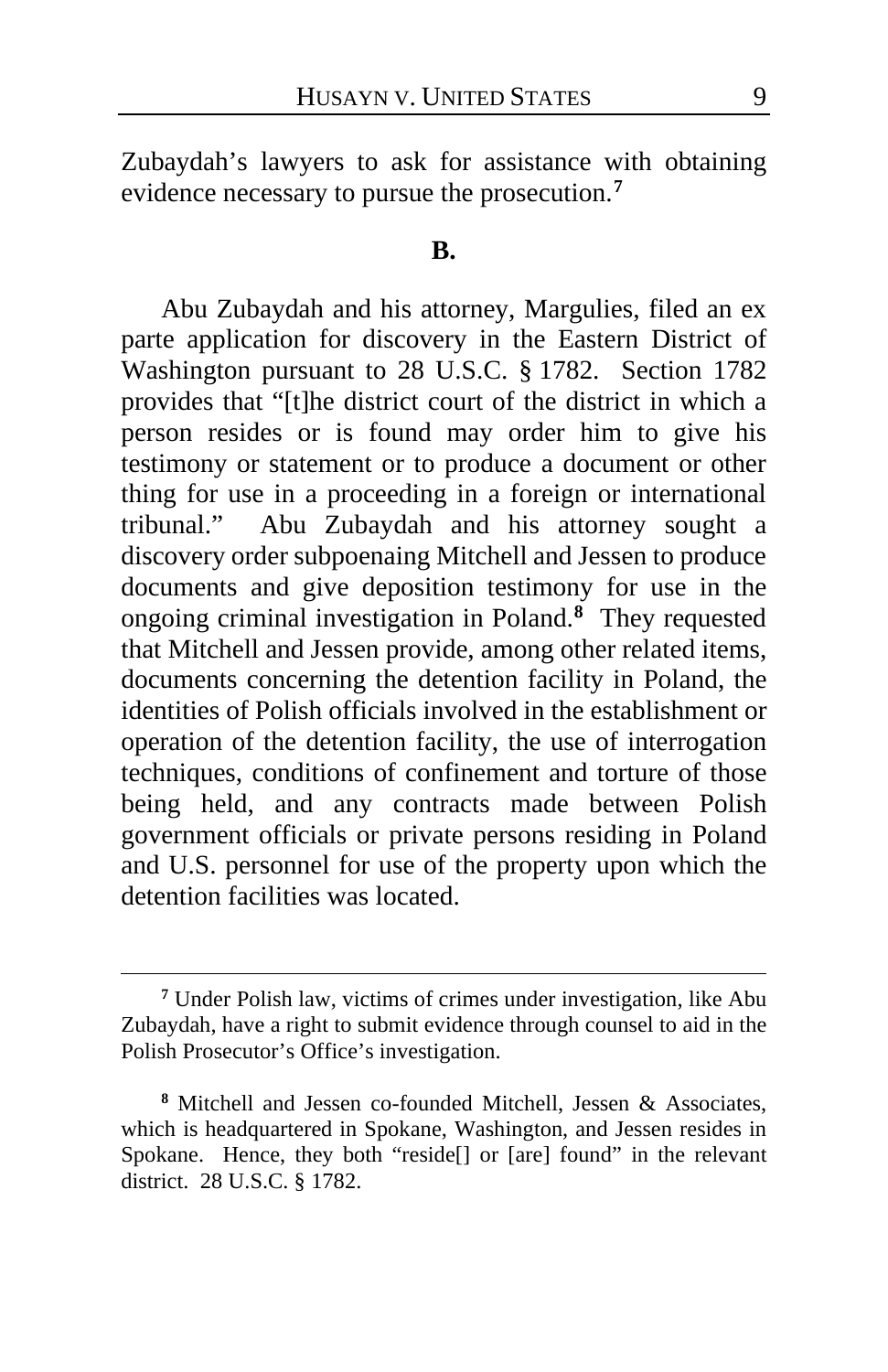The United States submitted a "Statement of Interest" arguing that the district court should not grant Abu Zubaydah's application based on the four factors outlined in *Intel Corp. v. Advanced Micro Devices, Inc.*, 542 U.S. 241 (2004).**[9](#page-9-0)** The district court evaluated the section 1782 application under the *Intel* factors and found that the *Intel* factors weighed in favor of granting the application for discovery. It noted that the government's concerns regarding privilege and classification of documents were hypothetical and could be raised at a later point. The district court granted the application and Petitioners served the subpoenas on Mitchell and Jessen.

<span id="page-9-0"></span>**<sup>9</sup>** The four *Intel* factors are: (1) whether the person from whom discovery is sought is a participant in the foreign proceeding; (2) the nature of the foreign tribunal, the character of the proceedings underway abroad and the receptivity of the foreign government to U.S. federalcourt assistance; (3) whether the discovery request is an attempt to circumvent foreign proof-gathering restrictions or other policies of a foreign country or the United States; and, (4) whether the discovery request is unduly intrusive or burdensome. *Intel*, 542 U.S. at 264–65. The third *Intel* factor allows the court to consider the potential for abuse of discovery for use in the foreign court. *Id*. at 265. "Once the court has determined that such abuses are unlikely," and grants the section 1782 application, "the ordinary tools of discovery management, including [Federal Rule of Civil Procedure] 26, come into play; and with objections based on the fact that discovery is being sought for use in a foreign court cleared away, section 1782 drops out." *Heraeus Kulzer, GmbH v. Biomet, Inc.*, 633 F.3d 591, 597 (7th Cir. 2011) (citing *Ecuadorian Plaintiffs v. Chevron Corp.*, 619 F.3d 373, 377–78 (5th Cir. 2010); *Weber v. Finker*, 554 F.3d 1379, 1384–85 (11th Cir. 2009)). In other words, once a section 1782 application is granted, the ordinary rules of civil procedure relating to discovery shift into place.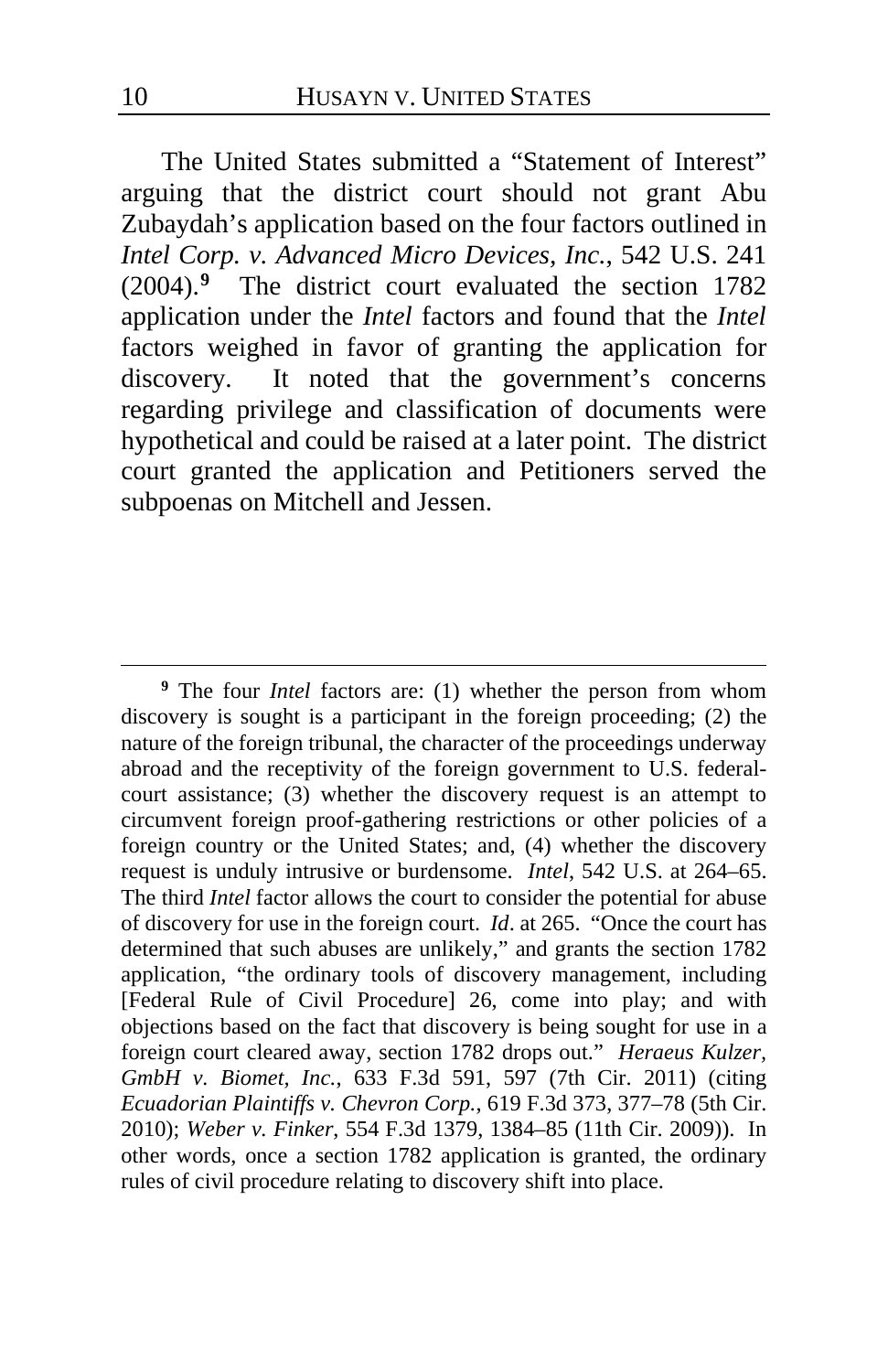After Mitchell and Jessen entered their appearance in district court,**[10](#page-10-0)** the U.S. government filed a motion to intervene and a motion to quash the subpoenas. In support of the latter motion, the government made three arguments. First, it argued that the district court lacked jurisdiction over the case under 28 U.S.C.  $\S 2241(e)(2)$ , which strips jurisdiction for courts to hear or consider any nonhabeas action against the United States or its agents relating to any aspect of the detention, transfer, treatment, trial or conditions of confinement of a designated enemy combatant outside the provisions of the Detainee Treatment Act of 2005, 10 U.S.C. § 801. Second, the government argued that the discovery sought is protected by the state secrets privilege, relying on two declarations from then-CIA Director, Michael Pompeo.**[11](#page-10-1)** Third, it argued that both the National Security Act of 1947 and the Central Intelligence Agency Act of 1949 prohibit the discovery sought.

The district court granted the government's motion to intervene and motion to quash the subpoenas. The court rejected the government's first argument regarding the lack of jurisdiction, noting that the government offered nothing to establish an agency relationship between Mitchell and Jessen and the United States. The court then applied the three-part test outlined in *Mohamed*, 614 F.3d at 1080, to evaluate the government's assertion of the state secrets

<span id="page-10-0"></span>**<sup>10</sup>** Neither Mitchell nor Jessen opposed the discovery requested in this case and have taken no position on the issues in this appeal.

<span id="page-10-1"></span>**<sup>11</sup>** Pompeo submitted a declaration addressing Petitioners' section 1782 application and incorporated a prior declaration that he submitted in the *Salim* lawsuit.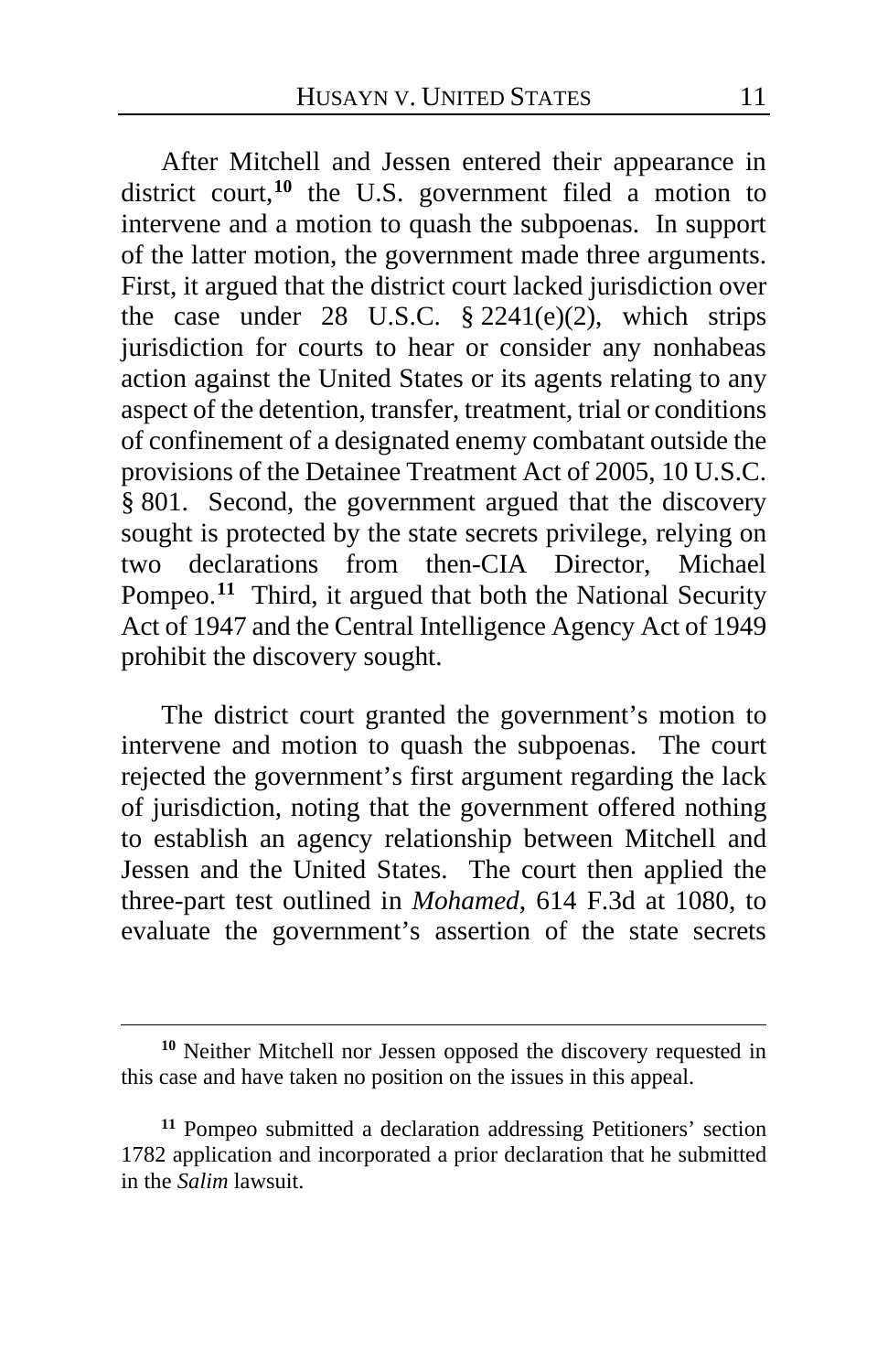privilege.**[12](#page-11-0)** First, it found that the government had followed the procedural requirements for invoking the privilege. Second, it concluded that the fact of the CIA's involvement with a facility in Poland was not a state secret that posed an exceptionally grave risk to national security. The court agreed, however, that other information, such as the roles and identities of Polish citizens involved with the CIA site, is covered by the state secrets privilege. Third, the court concluded that "[m]eaningful discovery cannot proceed in this matter without disclosing information that the Government contends is subject to the state secrets privilege," and thus it granted the motion to quash the subpoenas in their entirety and entered judgment. Abu Zubaydah and Margulies timely appealed.

## **II.**

"We review de novo the interpretation and application of the state secrets doctrine and review for clear error the district court's underlying factual findings." *Mohamed*, 614 F.3d at 1077 (citing *Al-Haramain Islamic Found., Inc. v. Bush*, 507 F.3d 1190, 1196 (9th Cir. 2007)).

<span id="page-11-0"></span>**<sup>12</sup>** Although the state secrets doctrine encompasses a complete bar under *Totten*, 92 U.S. at 107, and an evidentiary privilege under *Reynolds*, 345 U.S. at 7–8, the district court correctly concluded that the *Totten* bar does not apply in this case because the very subject matter of the action—the CIA's enhanced interrogation program—is not a state secret. *See Mohamed*, 614 F.3d at 1085–89 (applying *Reynolds* privilege analysis); *see also El-Masri v. United States*, 479 F.3d 296, 307–10 (4th Cir. 2007) (same).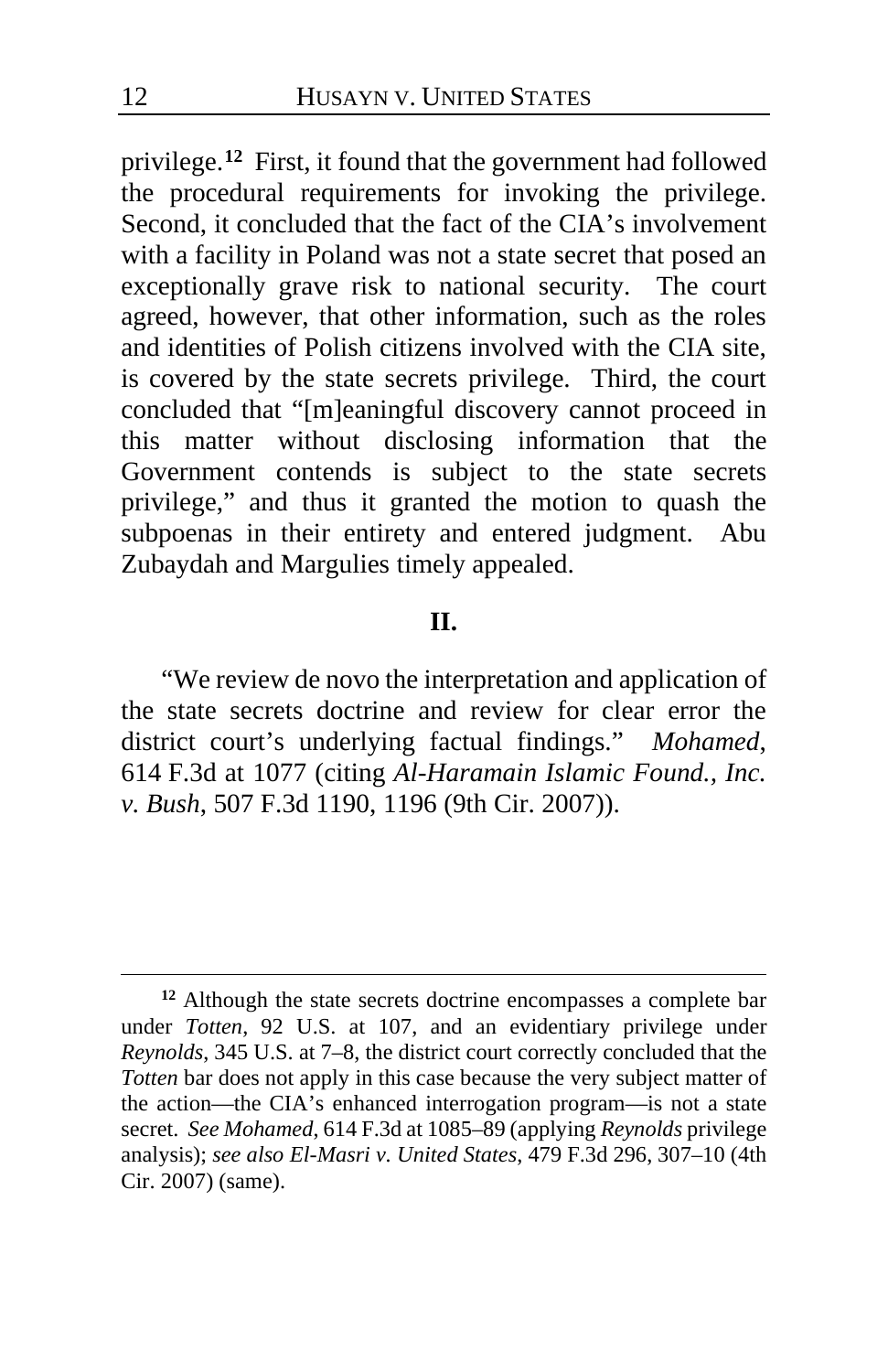#### **III.**

Petitioners argue that the district court erred in quashing the subpoenas in their entirety based on the state secrets privilege. The parties essentially disagree over the proper analysis under steps two and three under *Reynolds*. **[13](#page-12-0)**

#### **A.**

Before reviewing the district court's decision, we provide some brief background on the state secrets privilege. The privilege derives from a common law doctrine that "encompasses a 'privilege against revealing military [or state] secrets, a privilege which is well established in the law of evidence.'" *Mohamed*, 614 F.3d at 1079 (alterations in original) (quoting *Reynolds*, 345 U.S. at 6–7). "The privilege is not to be lightly invoked." *Al-Haramain*, 507 F.3d at 1196. "A successful assertion of privilege under *Reynolds* will remove the privileged evidence from the litigation." *Mohamed*, 614 F.3d at 1079. "Unlike the *Totten* bar, a valid claim of privilege under *Reynolds* does not automatically require dismissal of the case." *Id*. Assertion of the state secrets privilege "will require dismissal [where] it . . . become[s] apparent during the *Reynolds* analysis that

<span id="page-12-0"></span>**<sup>13</sup>** We are not persuaded by the government's alternative argument that the district court's decision can be affirmed as an exercise of discretion to deny section 1782 discovery requests. First, the district court exercised its discretion to *grant* the section 1782 application after applying the *Intel* factors. That order is not on appeal. Moreover, the order that was appealed was not a discretionary one. The district court concluded that it was required by the state secrets privilege to quash the subpoenas. The government's attempt to challenge the district court's first order seeks to avoid the discretion expressly given to district courts over section 1782 applications. *See Intel*, 542 U.S. at 255–61 (rejecting categorical limitations on section 1782's reach based on the statute's text and legislative history giving discretion to the district court).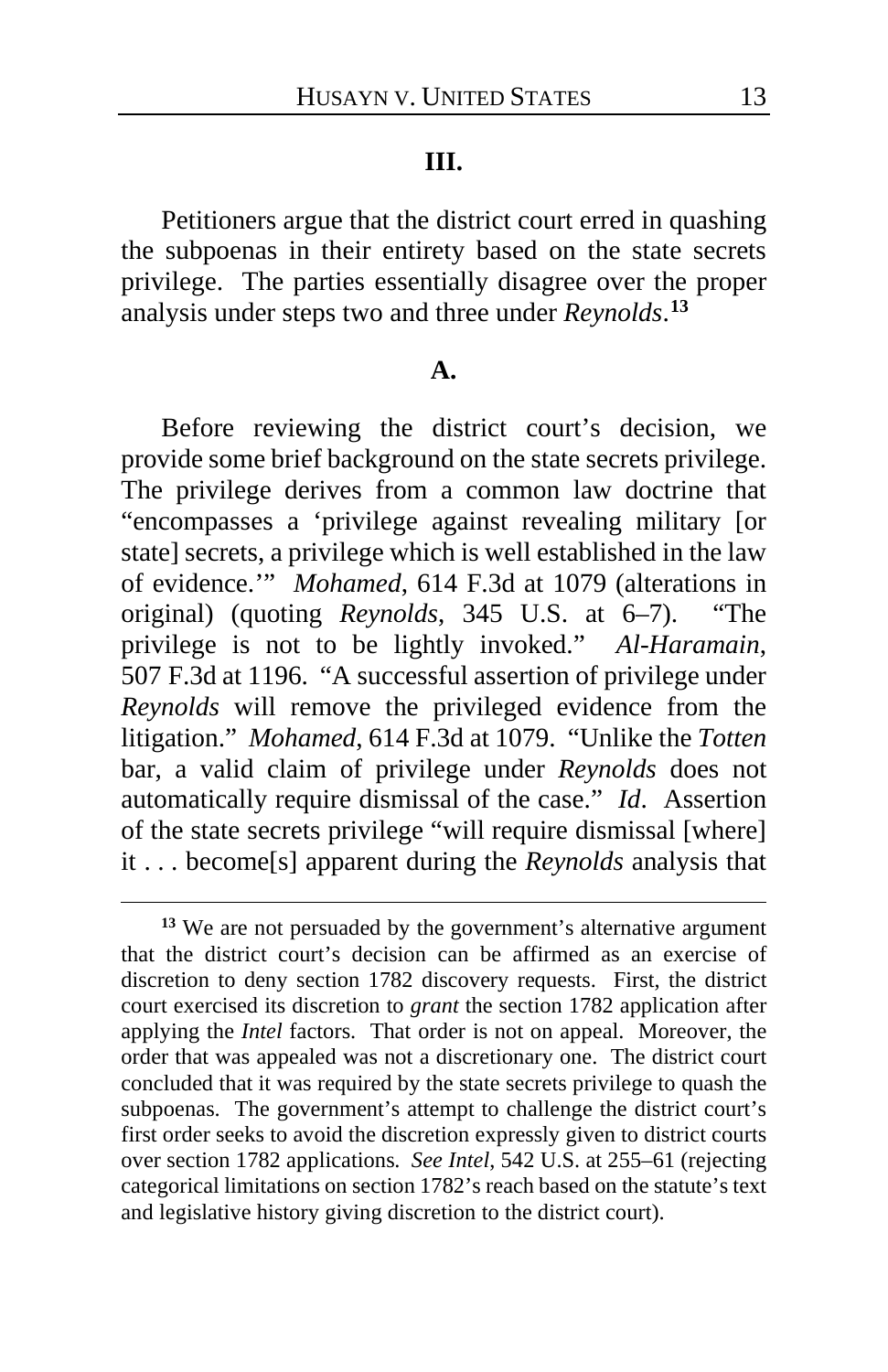the case cannot proceed without privileged evidence, or that litigating the case to a judgment on the merits would present an unacceptable risk of disclosing state secrets." *Id*.

The Supreme Court identified and applied the state secrets privilege in *Reynolds*, where three estates filed wrongful-death suits against the government following the untimely deaths of three civilian observers during a test flight of a B-29 bomber. 345 U.S. at 3. In discovery, plaintiffs sought production of the Air Force's official accident investigation report and the statements of three surviving crew members. *Id*. The Air Force refused to produce the materials, citing the need to protect national security and military secrets because the aircraft and personnel on board "were engaged in a highly secret mission," *id.* at 4, and the material could reveal information about the "development of highly technical and secret military equipment," *id*. at 5. The district court ordered the government to produce the documents in camera so that the court could determine whether they contained privileged material. When the government refused, the district court imposed sanctions and ruled against the government on the issue of negligence. *Id.* The Court of Appeals affirmed. *Id*.

The Supreme Court reversed and sustained the government's assertion of privilege after concluding, "from all the circumstances of the case, that there [wa]s a reasonable danger that compulsion of the evidence will expose military matters which, in the interest of national security, should not be divulged." *Id*. at 10. In reaching this conclusion, the Court noted "that this is a time of vigorous preparation for national defense" and that "air power is one of the most potent weapons in [the United States'] scheme of defense." *Id*. Rather than dismissing the case, however, the Court noted that it could be possible for the plaintiffs "to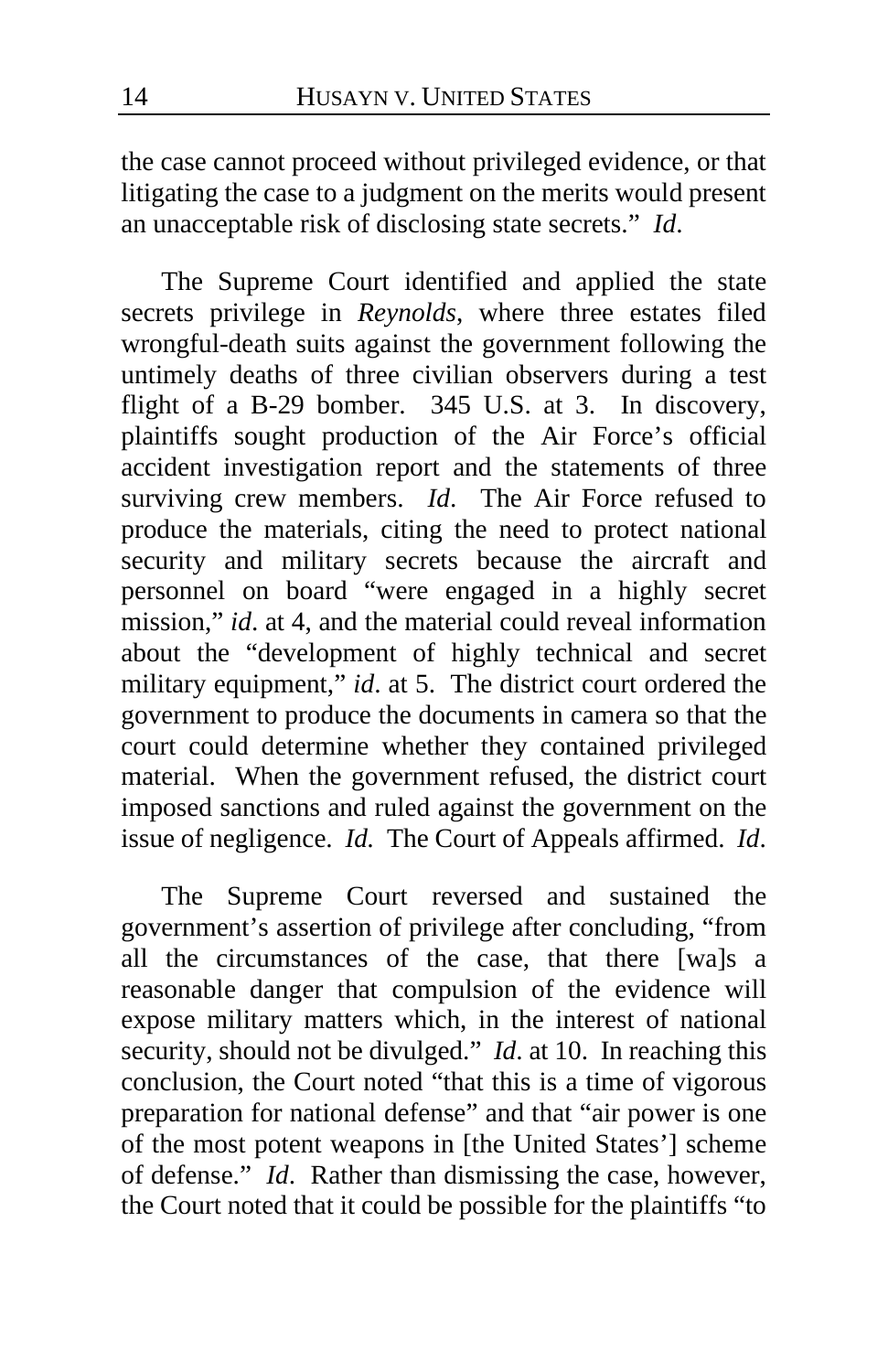adduce the essential facts as to causation [in support of their tort claims] without resort to material touching upon military secrets," and remanded for further proceedings. *Id*. at 11– 12.

Based on *Reynolds*, we identified three steps for analyzing claims of the state secrets privilege:

> First, we must ascertain that the procedural requirements for invoking the state secrets privilege have been satisfied. Second, we must make an independent determination whether the information is privileged. Finally, the ultimate question to be resolved is how the matter should proceed in light of the successful privilege claim.

*Mohamed*, 614 F.3d at 1080 (internal alterations and quotation marks omitted) (quoting *Al-Haramain*, 507 F.3d at 1202). The parties do not contest that the government fulfilled the first requirement by filing the declarations from then-CIA Director Pompeo, who formally asserted the state secrets privilege with specificity in this case. *See Reynolds*, 245 U.S. at 7–8 ("There must be a formal claim of privilege, lodged by the head of the department which has control over the matter, after actual personal consideration by that officer."). We therefore proceed to the second and third steps of the *Reynolds* test.

### **B.**

"When the privilege has been properly invoked, 'we must make an independent determination whether the information is privileged.'" *Mohamed*, 614 F.3d at 1081 (quoting *Al-Haramain*, 507 F.3d at 1202). "The court must sustain a claim of privilege when it is satisfied, 'from all the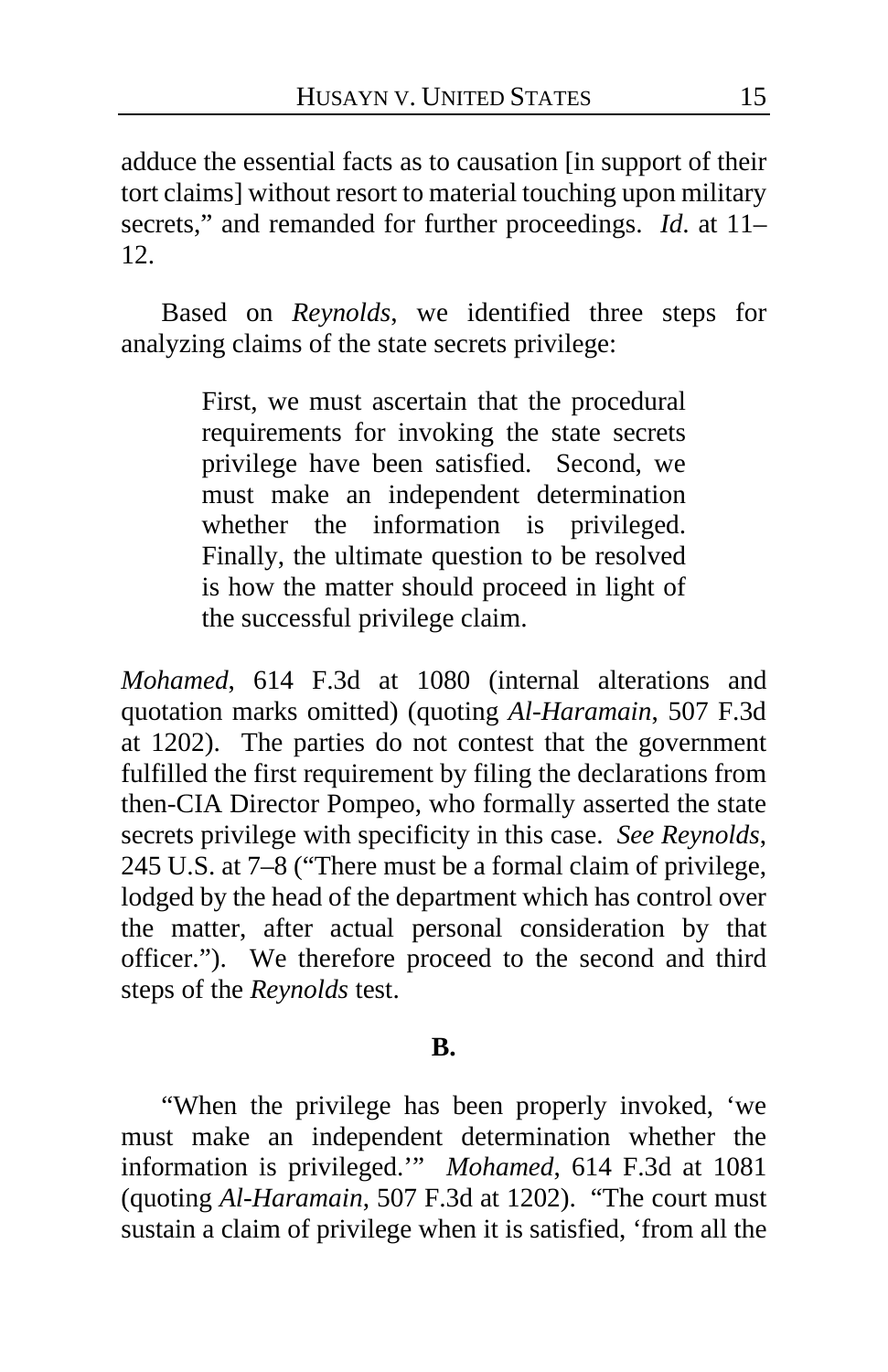circumstances of the case, that there is a reasonable danger that compulsion of the evidence will expose . . . matters which, in the interest of national security, should not be divulged.'" *Id*. (quoting *Reynolds*, 345 U.S. at 10). "The state secrets privilege has been held to apply to information that would result in 'impairment to the nation's defense capabilities, disclosure of intelligence-gathering methods or capabilities, and disruption of diplomatic relations with foreign governments, or where disclosure would be inimical to national security.'" *Fazaga v. Fed. Bureau of Investigation*, 916 F.3d 1202, 1227 (9th Cir. 2019) (quoting *Black v. United States*, 62 F.3d 1115, 1118 (8th Cir. 1995)). We have on more than one occasion commented on the difficulty of defining what constitutes a "state secret." *Id*. (noting "the ambiguity . . . at the outset"); *Mohamed*, 614 F.3d at 1082 ("We do not offer a detailed definition of what constitutes a state secret.").

Our guidance on evaluating the need for secrecy has been contradictory. On the one hand, "we acknowledge the need to defer to the Executive on matters of foreign policy and national security and surely cannot legitimately find ourselves second guessing the Executive in this area." *Al-Haramain*, 507 F.3d at 1203. On the other hand, "the state secrets doctrine does not represent a surrender of judicial control over access to the courts." *Mohamed*, 614 F.3d at 1082 (quoting *El-Masri*, 479 F.3d at 312). "Rather, 'to ensure that the state secrets privilege is asserted no more frequently and sweepingly than necessary, it is essential that the courts continue critically to examine instances of its invocation." *Id*. (quoting *Ellsberg v. Mitchell*, 709 F.2d 51, 58 (D.C. Cir. 1983)). "We take very seriously our obligation to review the [claim] with a very careful, indeed a skeptical, eye, and not to accept at face value the government's claim or justification of privilege." *Al-Haramain*, 507 F.3d at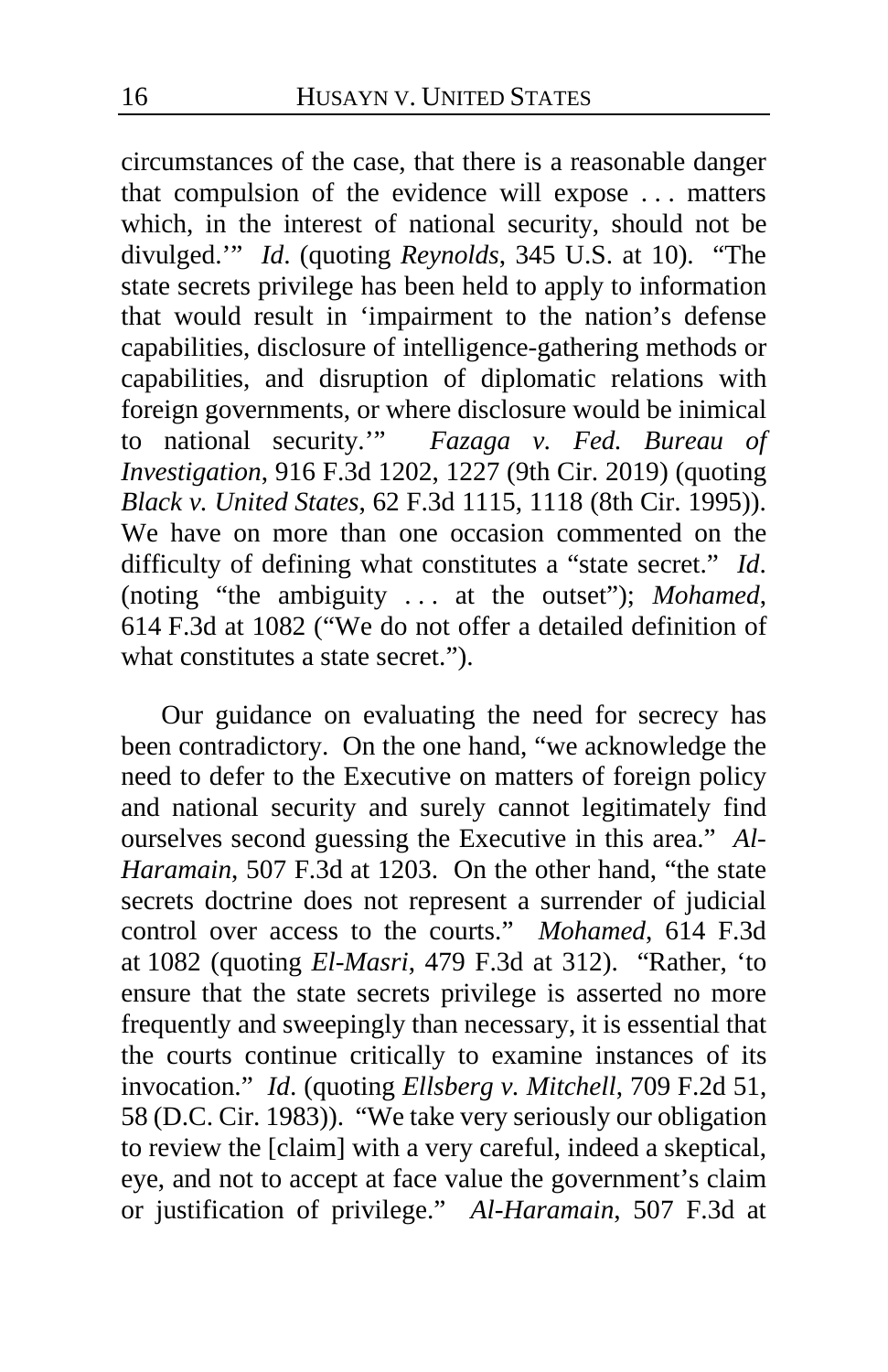1203. For instance, "an executive decision to *classify* the information is insufficient to establish that the information is privileged." *Mohamed*, 614 F.3d at 1082 (citing *Ellsberg*, 709 F.2d at 57). "Simply saying 'military secret,' 'national security' or 'terrorist threat' or invoking an ethereal fear that disclosure will threaten our nation is insufficient to support the privilege." *Al-Haramain*, 507 F.3d at 1203.

Here, the government asserts the state secrets privilege over seven categories of information: (1) information that could identify individuals involved in the CIA detention and interrogation program; (2) information regarding foreign government cooperation with the CIA; (3) information pertaining to the operation or location of any clandestine overseas CIA station, base, or detention facility; (4) information regarding the capture and/or transfer of detainees; (5) intelligence information about detainees and terrorist organizations, including intelligence obtained or discussed in debriefing or interrogation sessions; (6) information concerning CIA intelligence sources and methods, as well as specific intelligence operations; and, (7) information concerning the CIA's internal structure and administration.

One of the Pompeo declarations asserts that the discovery sought by Petitioners "would tend to confirm or deny whether or not [Mitchell and Jessen] have information about these categories as they pertain to whether or not the CIA conducted detention and interrogation operations in Poland and/or with the assistance of the Polish Government." Disclosure of the existence of a clandestine intelligence relationship or the extent to which a foreign government is covertly operating or sharing intelligence would, according to Pompeo, cause significant harm to national security because it would: (1) breach the trust on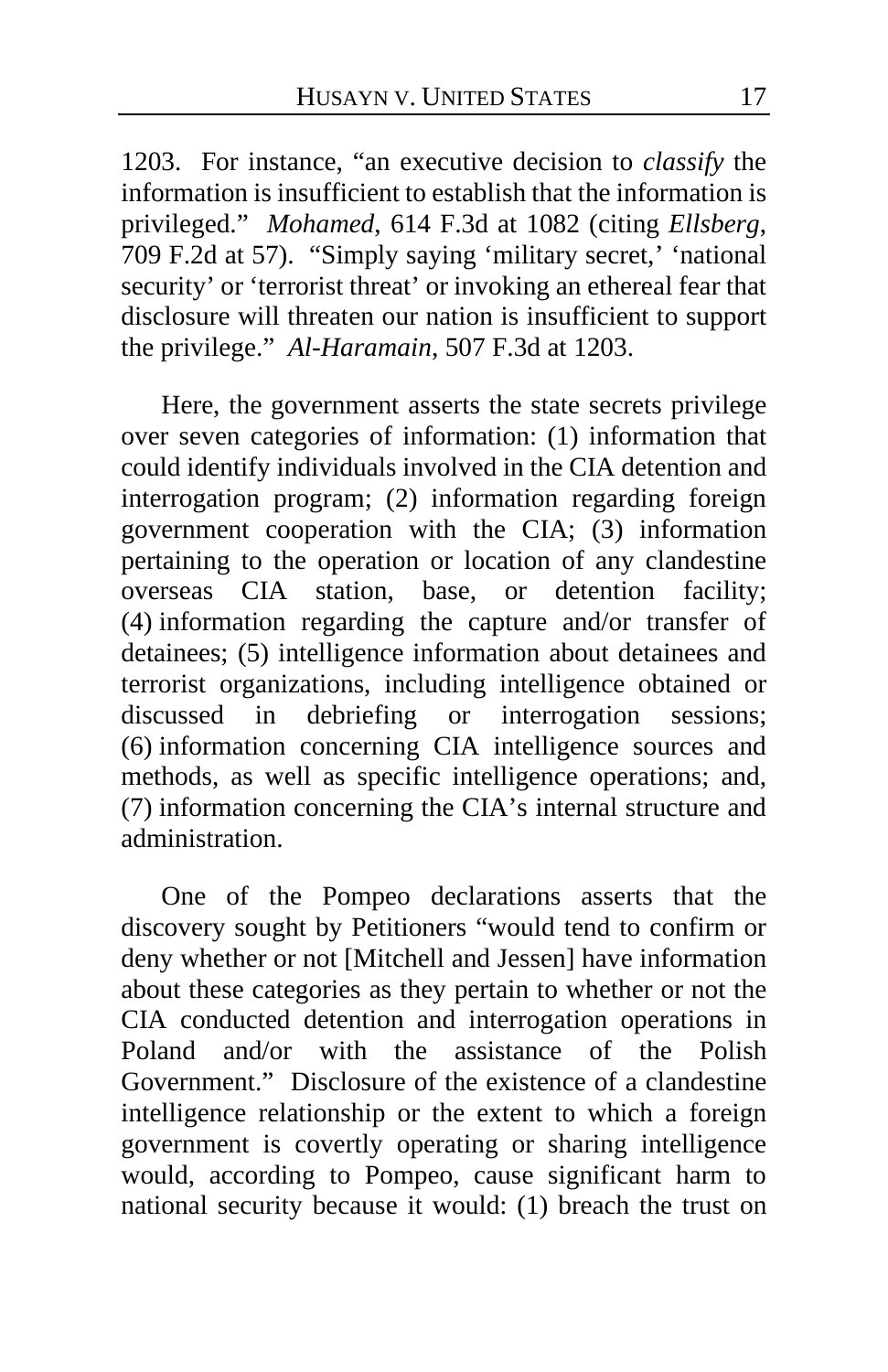which the relationship is based; (2) compromise the CIA's ability to obtain intelligence information or secure cooperation in counterterrorism operations; and cooperation in counterterrorism operations; and (3) engender backlash from foreign governments. Furthermore, Pompeo asserts that the specific locations of CIA stations and information about former detention facilities are generally classified as "SECRET" and "TOP SECRET" respectively because acknowledging the location of covert facilities could endanger the safety of CIA officers and incite backlash from the host country.

Reviewing the government's documents, we note that much of the concern animating the assertion of the state secret privilege is that harm might result from the government's disclosure of certain information—in particular, confirming or denying the location of a CIA black site—rather than a concern that harm might result from the spread of the information *per se*. This is not surprising, as substantial aspects of the information that the government insists are privileged are basically public knowledge.**[14](#page-17-0)** The Pompeo declaration acknowledges that there have been allegations by the media, nongovernmental organizations, and former Polish government officials of the CIA operating a detention facility in Poland. Pompeo explains that the government cannot control what former foreign government officials might choose to say, but that the absence of official

<span id="page-17-0"></span>**<sup>14</sup>** We cannot agree with the dissent that Article III judges are "not in a position" to reach conclusions with publicly available facts. Dissent at [31.](#page-30-0) Indeed, the dissent's position appears to be inconsistent with our essential obligation to review state secrets critically, with a skeptical eye. *See Mohamed*, 614 F.3d at 1082 (quoting *El-Masri*, 479 F.3d at 312); *Al-Haramain*, 507 F.3d at 1203. We note further that, in the context of preliminary proceedings such as those here, we are not called upon to, and do not, render any final decision on the merits.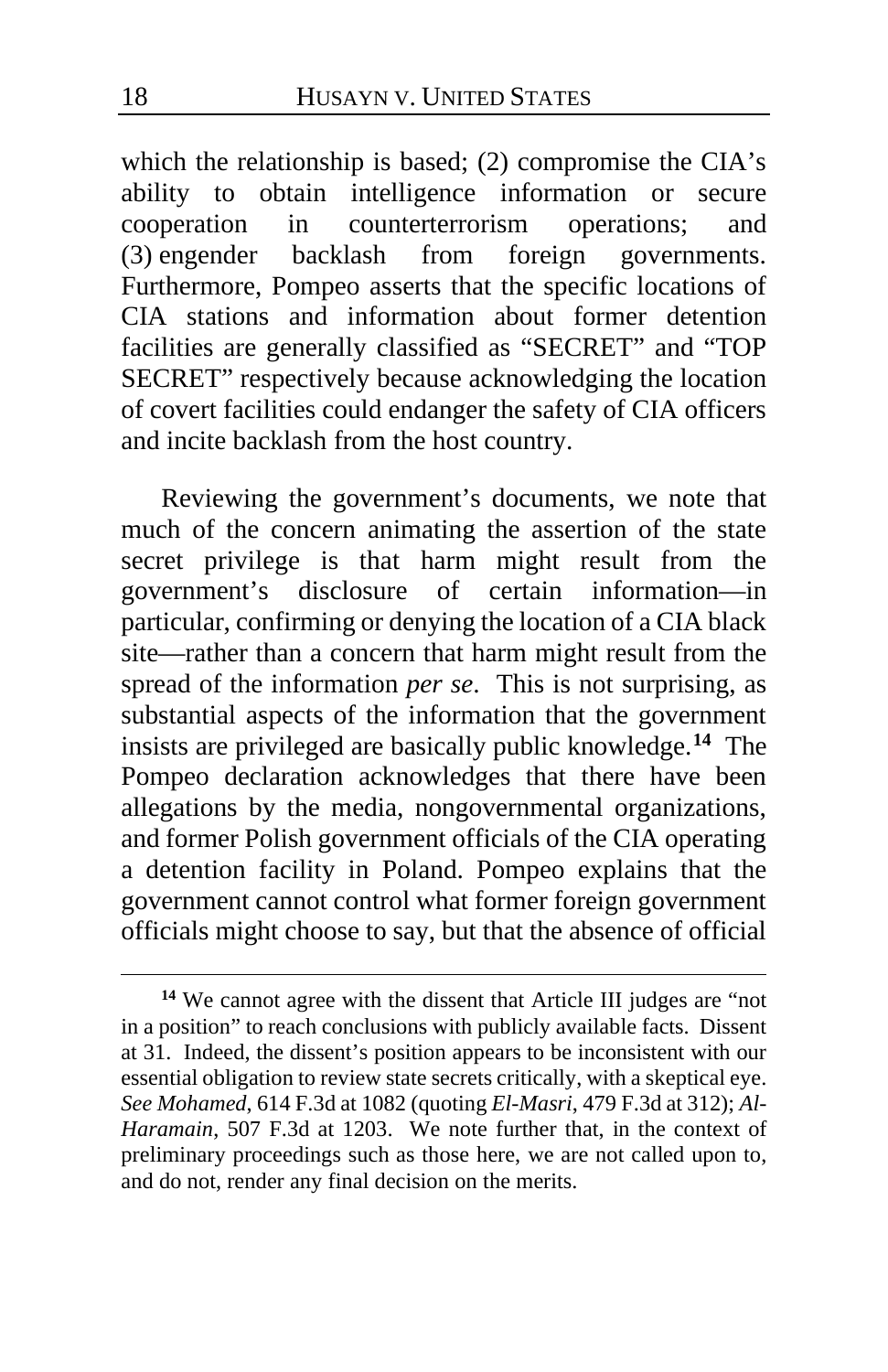confirmation from the CIA is the key to preserving an "important element of doubt about the veracity of the information."**[15](#page-18-0)**

Even if we accept that logic, however, the government fails to explain why discovery here could amount to such an "official confirmation." The conclusion that the existence of a CIA site in Poland is not a secret is *not* equivalent to a finding, either by the district court or this court, that the government has taken any official position on the existence of such a facility. Nothing in this opinion should be read to suggest otherwise. As the district court found, neither Mitchell nor Jessen are agents of the government.**[16](#page-18-1)** The government has not contested—and we will not disturb that finding. *See Mohamed*, 614 F.3d at 1077 (noting clear error standard). As private parties, Mitchell's and Jessen's disclosures are not equivalent to the United States confirming or denying anything.

Moreover, in light of the record, we agree with the district court that disclosure of certain basic facts would not

<span id="page-18-1"></span><sup>16</sup> Despite so concluding, the district court inconsistently determined at step three of the *Reynolds* analysis that the government's participation in discovery would constitute implicit governmental acknowledgment of the program. As discussed herein, *see infra* at n.18, we do not share that assessment.

<span id="page-18-0"></span><sup>&</sup>lt;sup>15</sup> The district court, we note, did not accept the government's position, and did "not find convincing the claim that merely acknowledging, or denying, the fact the CIA was involved with a facility in Poland poses an exceptionally grave risk to national security." We need not and do not address that determination because, regardless whether governmental acknowledgment would implicate national security, as discussed below, nothing about the government's participation in discovery would constitute governmental in discovery would constitute governmental acknowledgement or denial of the site's existence.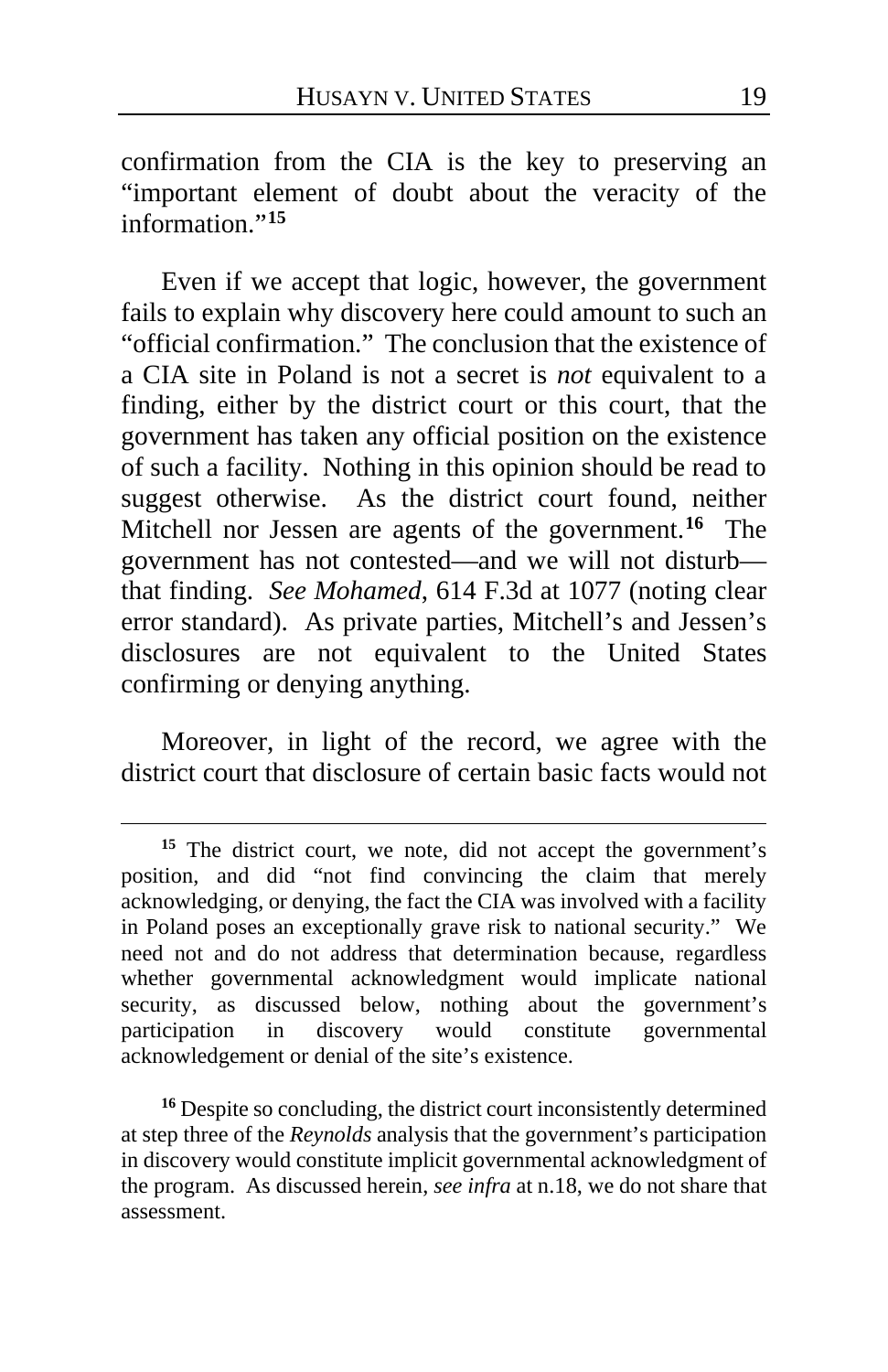"cause grave damage to national security." *Al-Haramain*, 507 F.3d at 1195. First, we agree with the district court and Petitioners that in order to be a "state secret," a fact must first be a "secret." In other contexts where the state secrets privilege was applied, the privilege was used to withhold information that was not publicly accessible. *See Mohamed*, 614 F.3d at 1087 ("We are precluded from explaining precisely which matters the privilege covers lest we jeopardize the secrets we are bound to protect."); *id*. at 1095 (Hawkins, J., joined by Schroeder, J., Canby, J., Thomas, J., and Paez, J., dissenting) (describing onerous procedure undertaken to preserve a "'cone of silence' environment" for us to review the sealed record en banc); *Al-Haramain*, 507 F.3d at 1203 (concluding that the "Sealed Document is protected by the state secrets privilege" after reviewing it in camera); *Kasza v. Browner*, 133 F.3d 1159, 1170 (9th Cir. 1998) ("Based on our *in camera* review of both General Moorman's and Secretary Widnall's classified declarations, . . . [w]e are convinced that release of such information would reasonably endanger national security interests."). Insofar as the government asserts privilege over the basic fact that the CIA detained Abu Zubaydah in Poland and that he was subjected to torture there, this certainly does not protect the disclosure of secret information, but rather prevents the discussion of already disclosed information in a particular case.

We note that the discovery request here comes indirectly from *current* Polish authorities, specifically, prosecutors who have been tasked by the ECHR and the Polish government to investigate the circumstances surrounding Abu Zubaydah's detention in Poland. This is significant for two reasons. First, it reaffirms our conclusion that the fact that the CIA operated in Poland and possibly collaborated with Polish individuals over Abu Zubaydah's detention is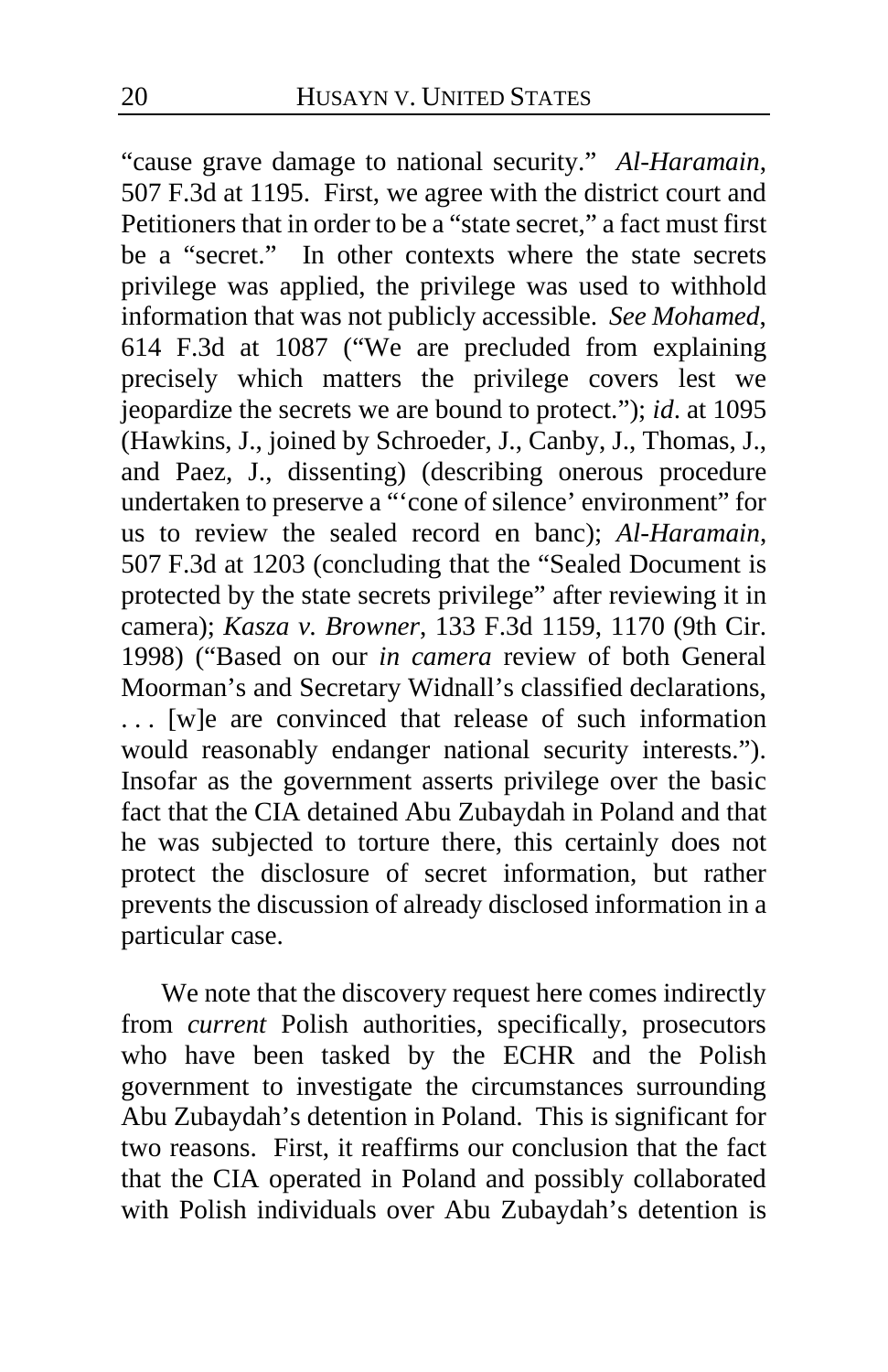not a secret that would harm national security. *Cf. Al-Haramain*, 507 F.3d at 1200 (noting how details given through "voluntary disclosures made by various officials" are not state secrets). Second, it undermines the asserted national security risks outlined by Pompeo's declarations, such as breaching trust with the cooperating country or generating backlash in that country. While we recognize the legitimacy of these concerns, they appear less of a concern when the other country—here, Poland—is investigating criminal liability of the subject matter involved in this discovery application.

Last, we emphasize the importance of striking "an appropriate balance . . . between protecting national security matters and preserving an open court system." *Id*. at 1203. While it is essential to guard the courts from becoming conduits for undermining the executive branch's control over information related to national security, these concerns do not apply when the alleged state secret is no secret at all, but rather a matter that is sensitive or embarrassing to the government. In other words, the rationale behind the state secrets privilege is to protect legitimate government interests, not to shield the government from uncomfortable facts that may be disclosed or discussed in litigation. Protecting the former is an unfortunate necessity in our complicated world of national and international affairs. Protecting the latter is inconsistent with the principle of an independent judiciary.

Reviewing Petitioners' request for documents, we agree with the district court that much, although not all, of the information requested by Petitioners is covered by the state secrets privilege. For instance, documents, memoranda, and correspondence about the identities and roles of foreign individuals involved with the detention facility, operational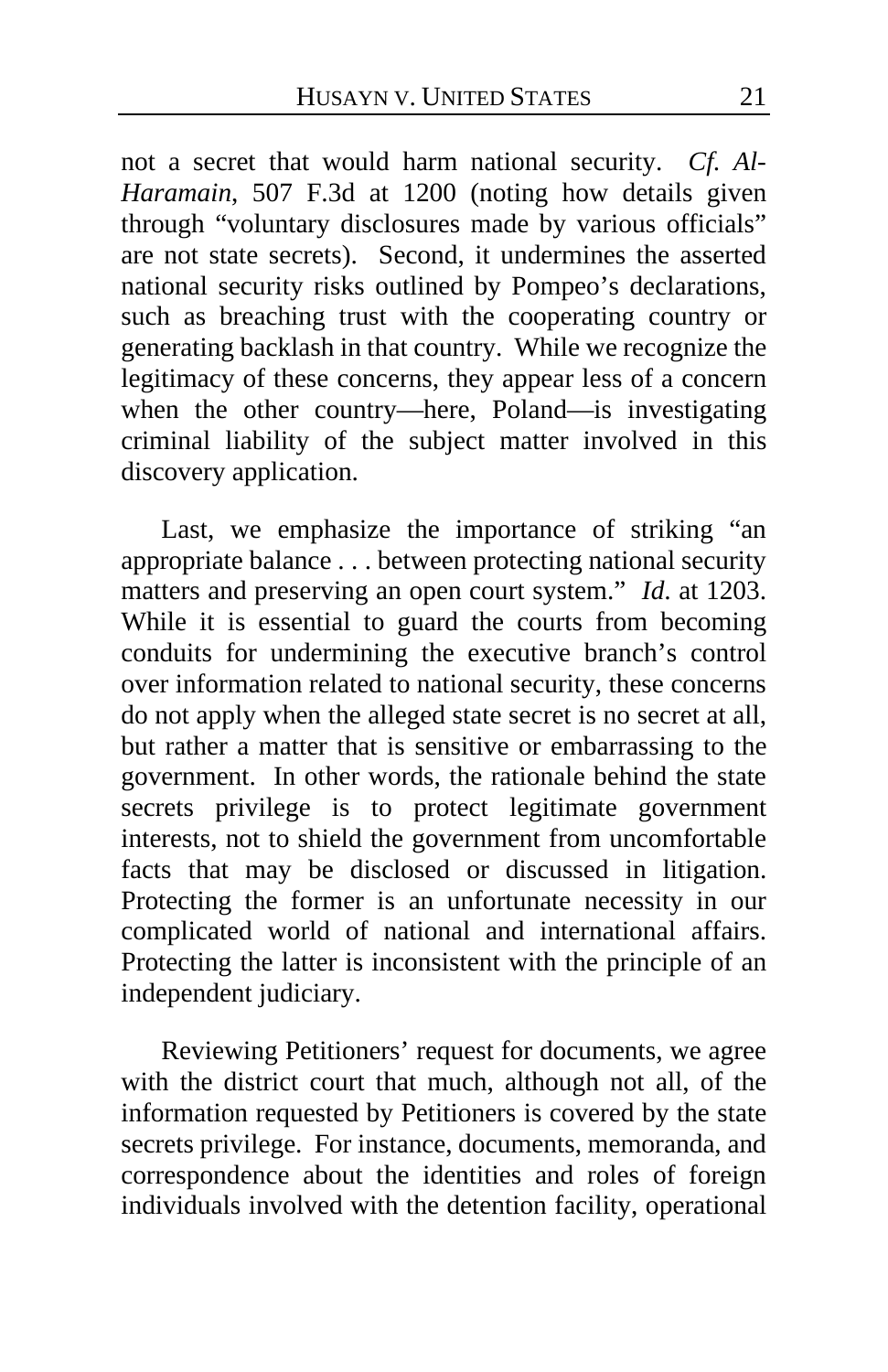details about the facility, and any contracts made with Polish government officials or private persons residing in Poland might implicate the CIA's intelligence gathering efforts. As explained in the Pompeo declaration, disclosure of the identities of foreign nationals who work with the CIA risks damaging the intelligence relationship and compromising current and future counterterrorism operations.

Nonetheless, we also agree with the district court that a subset of information is not—at least in broad strokes—a state secret, namely: the fact that the CIA operated a detention facility in Poland in the early 2000s; information about the use of interrogation techniques and conditions of confinement in that detention facility; and details of Abu Zubaydah's treatment there. These facts have been in the public eye for some years now, and we find no reason to believe that Mitchell and Jessen testifying about these facts "will expose . . . matters which, in the interest of national security, should not be divulged." *Reynolds*, 345 U.S. at 10. We therefore reject the government's blanket assertion of state secrets privilege over everything in Petitioners' discovery request. *See Fazaga*, 1202 F.3d at 1228 (reiterating "caution[] that courts should work 'to ensure that the state secrets privilege is asserted no more frequently and sweepingly than necessary.'" (quoting *Mohamed*, 614 F.3d at 1082)).

## **C.**

At step three of the *Reynolds* analysis, we face the more difficult task of determining how the matter should proceed in light of a successful claim of privilege.**[17](#page-21-0)** *Mohamed*,

<span id="page-21-0"></span>**<sup>17</sup>** As the dissent notes, our main disagreement is at the third *Reynolds* step. Dissent at [30.](#page-29-0) The dissent's concern about "walking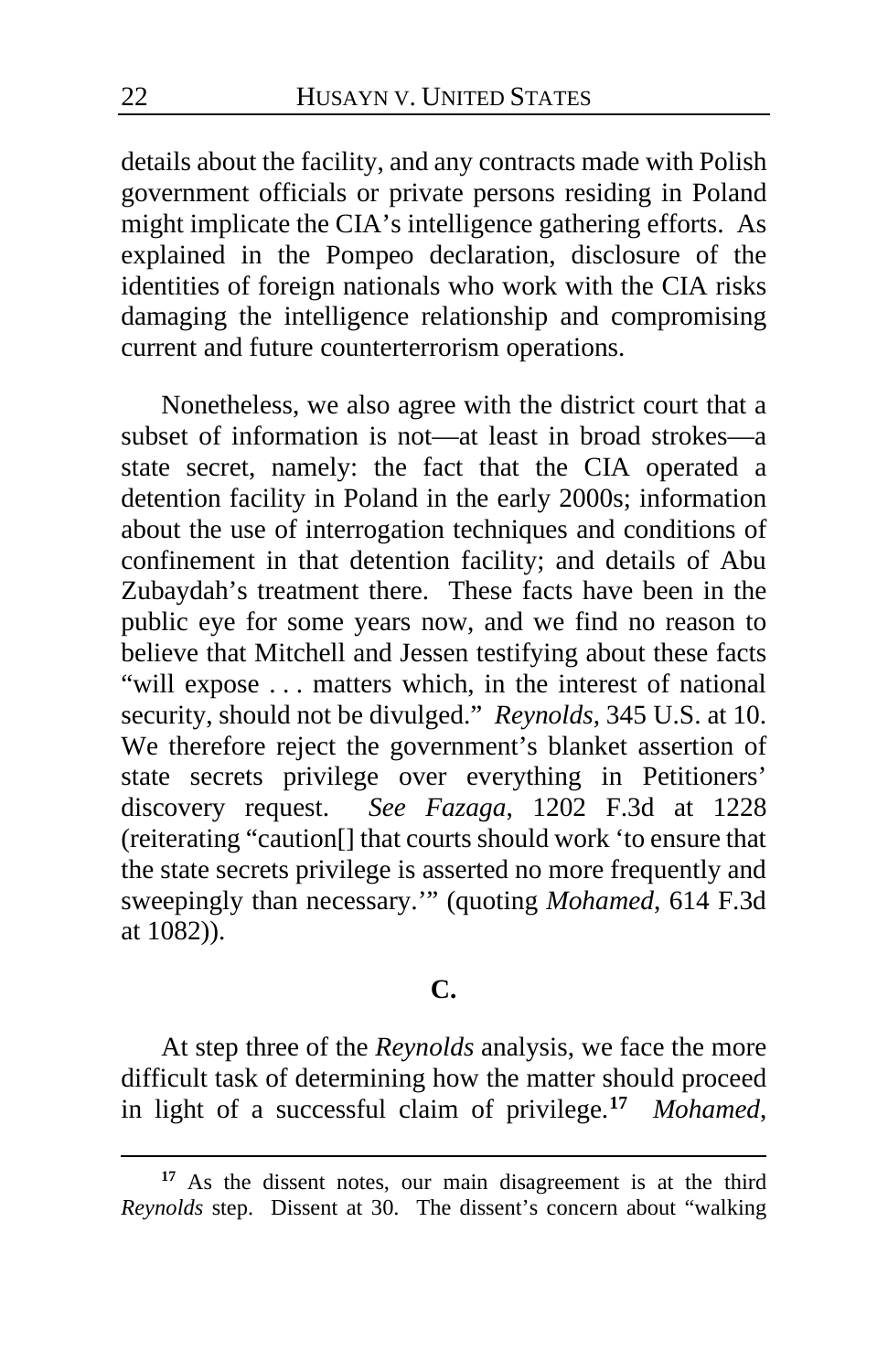614 F.3d at 1082. We have held that, "whenever possible, sensitive information must be disentangled from nonsensitive information to allow for release of the latter." *Id*. (original alterations omitted) (quoting *Kasza*, 133 F.3d at 1166; *Ellsberg*, 709 F.2d at 57). There are three limited circumstances in which a successful claim of privilege requires outright termination of the case: (1) where the plaintiff cannot prove the prima facie elements of the claim with nonprivileged evidence; (2) where the privilege deprives that defendant of information that would have otherwise given the defendant a valid defense to the claim; or (3) where the claims and defenses might theoretically be established without relying on the privileged evidence, but "it may be impossible to proceed with the litigation because—privileged evidence being inseparable from nonprivileged information that will be necessary to the claims or defenses—litigating the case to a judgment on the merits would present an unacceptable risk of disclosing state secrets." *Id*. at 1083.

close" to "the line of actual state secrets" simply does not reflect the test from *Mohamed*, which requires that nonsensitive information be released "whenever possible." *Compare* Dissent a[t 31,](#page-30-1) *with Mohamed*, 614 F.3d at 1087–89. The dissent also asserts, without any support, that the *Reynolds* step two analysis must also take into consideration the fact that the information sought here is ultimately destined for a foreign tribunal in Poland. Dissent at [34.](#page-33-0) A state secret, however, is a state secret in any forum, domestic or foreign. The crux of the question is whether "there is a reasonable danger that compulsion of the evidence will expose . . . matters which, in the interest of national security, should not be divulged." *Reynolds*, 345 U.S. at 10. Moreover, the dissent's analysis of *Reynolds* fails to consider the district court's authority to decide whether discovery should be provided to Petitioners in the first instance. Only then would Petitioners be able to provide any information to a foreign tribunal.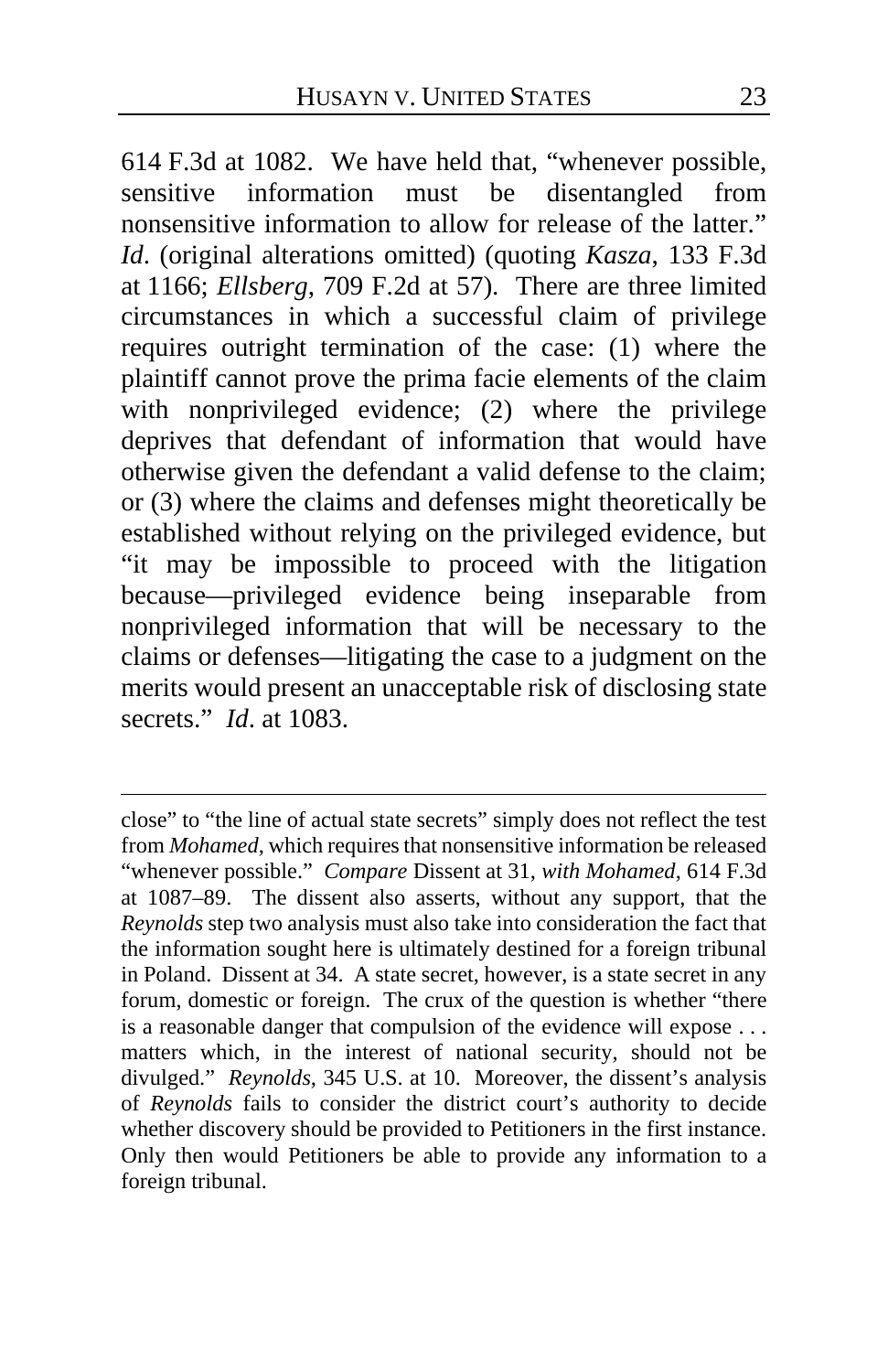The district court properly identified the third circumstance as the only one potentially applicable to a discovery proceeding such as this case. We agree with Petitioners, however, that it is not impossible to separate secret information, and that the district court was too quick to quash the subpoenas and dismiss the case in its entirety.**[18](#page-23-0)**

Unlike our prior cases, this case is a pure discovery matter where there are no claims to prove or defenses to assert.**[19](#page-23-1)** *See Mohamed*, 614 F.3d at 1075, 1093 (dismissing

<span id="page-23-1"></span>**<sup>19</sup>** For this reason, the dissent's reliance on *Mohamed*, *Al-Haramain*, and *Kasza* is off-base. In those cases, plaintiffs sought information that belonged to what the courts deemed a "classified mosaic." *Kasza*, 133 F.3d at 1166. The courts were able to reach that conclusion because they all underwent the process of reviewing the contested material to determine that there was privileged information that could not be disentangled. *See Mohamed*, 614 F.3d at 1095; *Al-Haramain*, 507 F.3d at 1203; *Kasza*, 133 F.3d at 1170. That was an essential predicate to the courts' dismissal at step three of the *Reynolds* analysis. *See, e.g.*,

<span id="page-23-0"></span>**<sup>18</sup>** The district court determined that the government's acknowledgment of the existence of a CIA facility in Poland would not implicate a state secret, a conclusion we need not address nor that we necessarily share. *See supra* at n.15. The district court nonetheless proceeded to find dismissal appropriate under *Reynolds* step three because, given that Petitioners made clear that they seek information about Poland, "the Government participating could be viewed as implicit confirmation of operation of the Program in Poland." As mentioned above, we reject that determination. *See supra* at n.16. The district court's inconsistent and erroneous view of the effect of the government's participation in discovery was fundamental to the court's conclusion that this case should be dismissed outright. The district court found that implicit government acknowledgment, although "seemingly innocuous," was intertwined with state secrets. As we already noted, however, nothing about the government's participation in this case would constitute official acknowledgment, implicit or otherwise. Thus, the district court's *Reynolds* step three conclusion was based entirely upon a faulty predicate.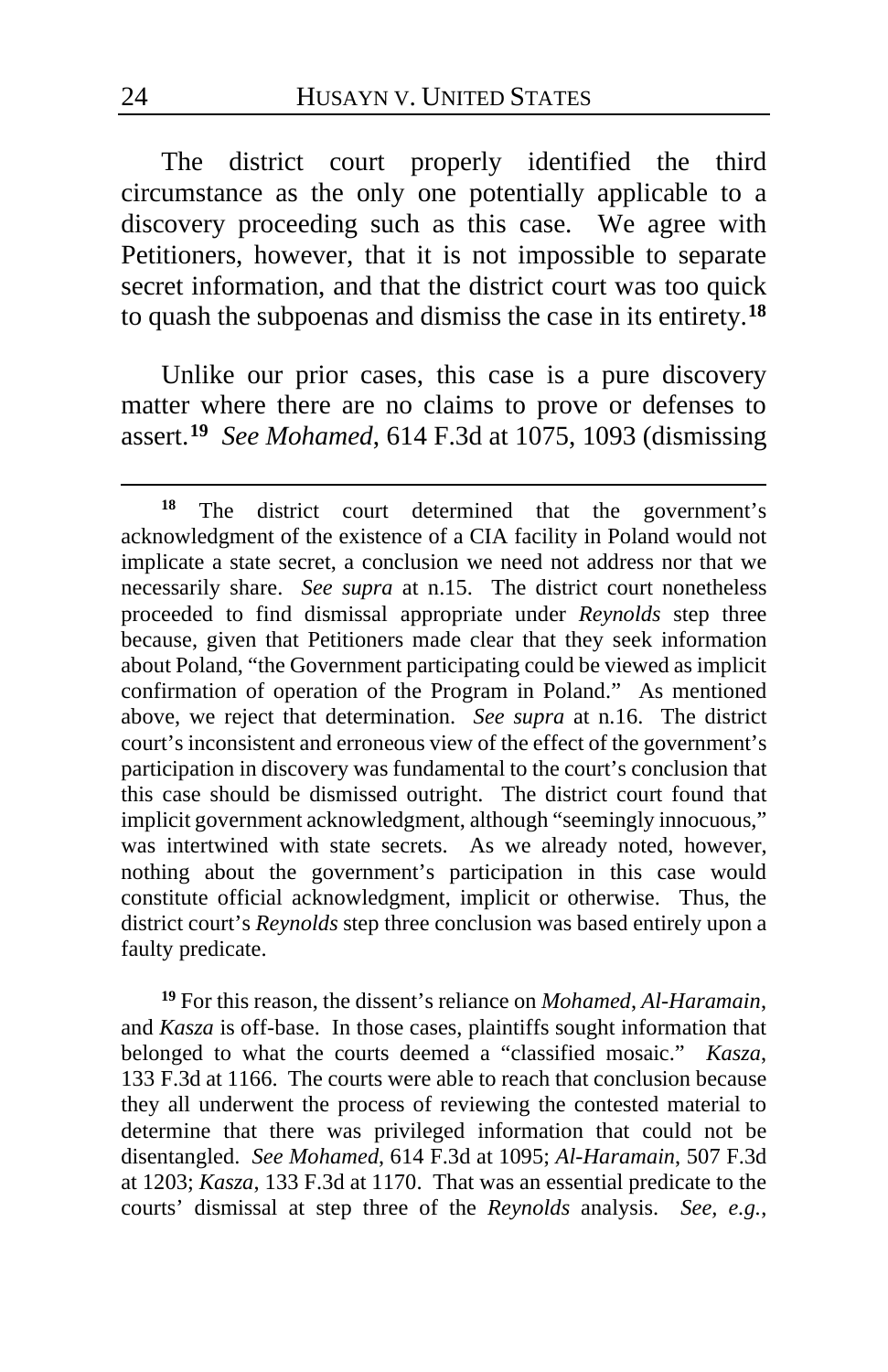suit against a U.S. corporation under the Alien Tort Statute based on its alleged involvement in the CIA extraordinary rendition program); *Al-Haramain*, 507 F.3d at 1205 (dismissing lawsuit against the United States because plaintiffs could not show standing without privileged document); *Kasza*, 133 F.3d at 1162–63 (affirming dismissal of citizen suits against the U.S. Air Force and Environmental Protection agency). Section 1782 provides the district court discretion to order an individual to give deposition testimony or produce documents for use in a foreign proceeding provided it does not violate "any legally applicable privilege." 28 U.S.C. § 1782(a). The government does not challenge the district court's exercise of that discretion or application of the *Intel* factors. *See supra* at n.13. By the terms of the statute, Petitioners can pursue any nonprivileged discovery within the parameters set by the district court.**[20](#page-24-0)**

*Mohamed*, 614 F.3d at 1087 ("We have thoroughly considered plaintiffs' claims, several possible defenses and the prospective path of this litigation. We also have carefully and skeptically reviewed the government's classified submissions . . . We rely heavily on these submissions, which describe the state secrets implicated here, the harm to national security that the government believes would result from explicit or implicit disclosure and the reasons why, in the government's view, further litigation would risk that disclosure.").

Conversely, here, neither the district court nor we have had any occasion to review the contested material to reach that threshold question. Given the limited factual record, the dissent repeats the same error that the district court made by assuming the truth of the government's assertions—that it would not be possible to disentangle the privileged from nonprivileged—without first invoking available discovery tools as required by *Mohamed*. *See* 614 F.3d at 1089.

<span id="page-24-0"></span>**<sup>20</sup>** We agree with Petitioners that, to the extent the district court denied discovery because disclosure of some information "would not seem to aid the Polish investigation," the district court erred by imposing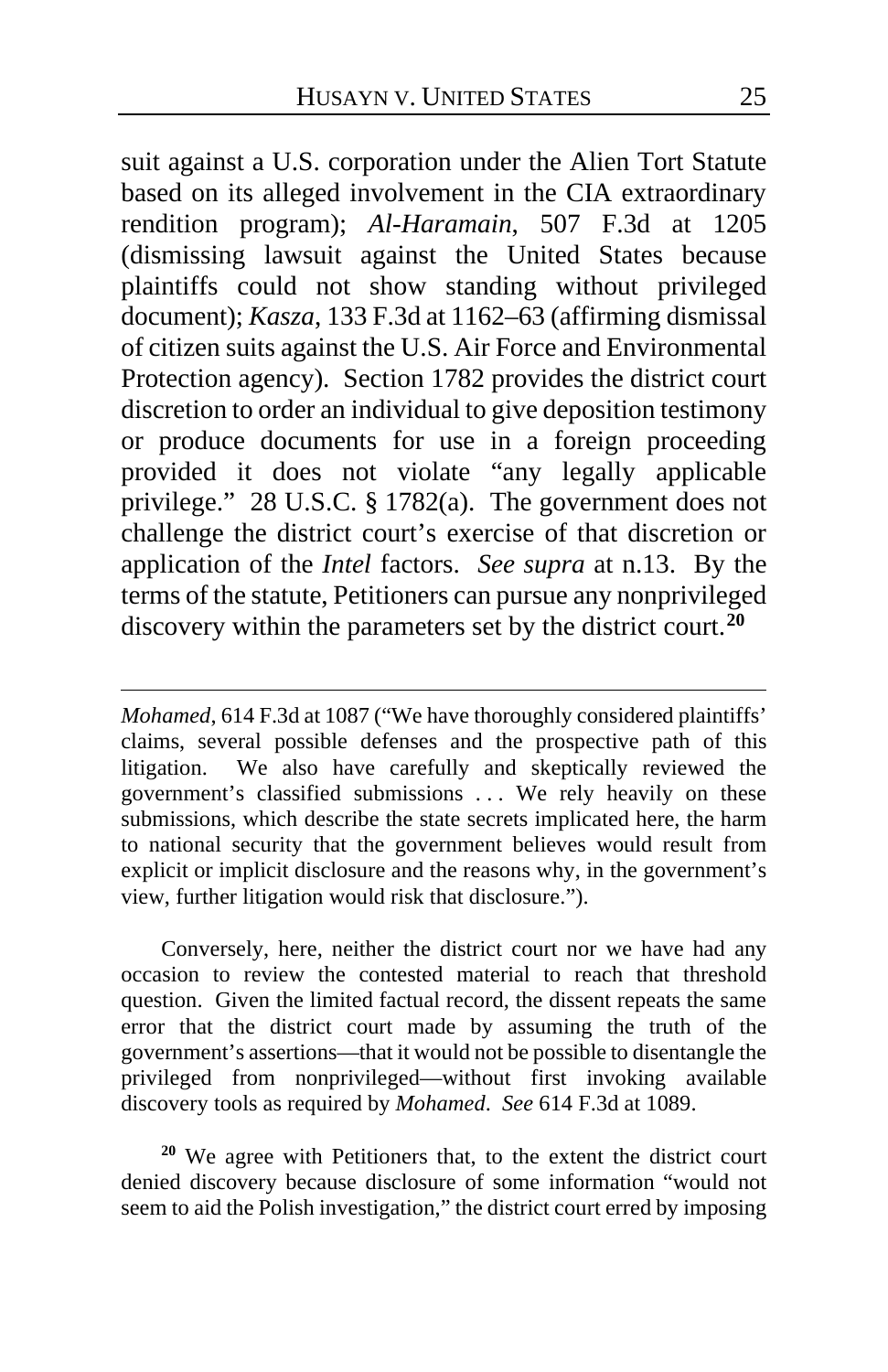Moreover, the record suggests that Petitioners can obtain nonprivileged information from Mitchell and Jessen. At the district court, Petitioners argued:

> [W]e are here in order to understand the story around [Abu Zubaydah's claims in Poland] . . . You know, what was the narrative, what sort of treatment was Mr. Zubaydah subjected to, what was the feeding regime, how was he held, what medical care was he given, and of course, yes, we want to know if locals were involved in that and to what extent.

. . .

Now, ideally, Your Honor, because we think that these are not state secrets at this point in time, we would prefer that Mitchell and Jessen be permitted to testify as to the identities of people and where it occurred. But the prosecutor already knows where the events occurred and my suspicion is he has a good idea, although I'm not privy to the specifics of his investigation, of who, you know, who his targets are.

Even if Mitchell and Jessen are restricted from disclosing state secrets such as the identities of individuals involved with the detention facility, the non-secret information in

an extraneous requirement upon Petitioners. Whether discoverable information may or may not be "useful" in foreign proceedings has no bearing on whether the information is privileged.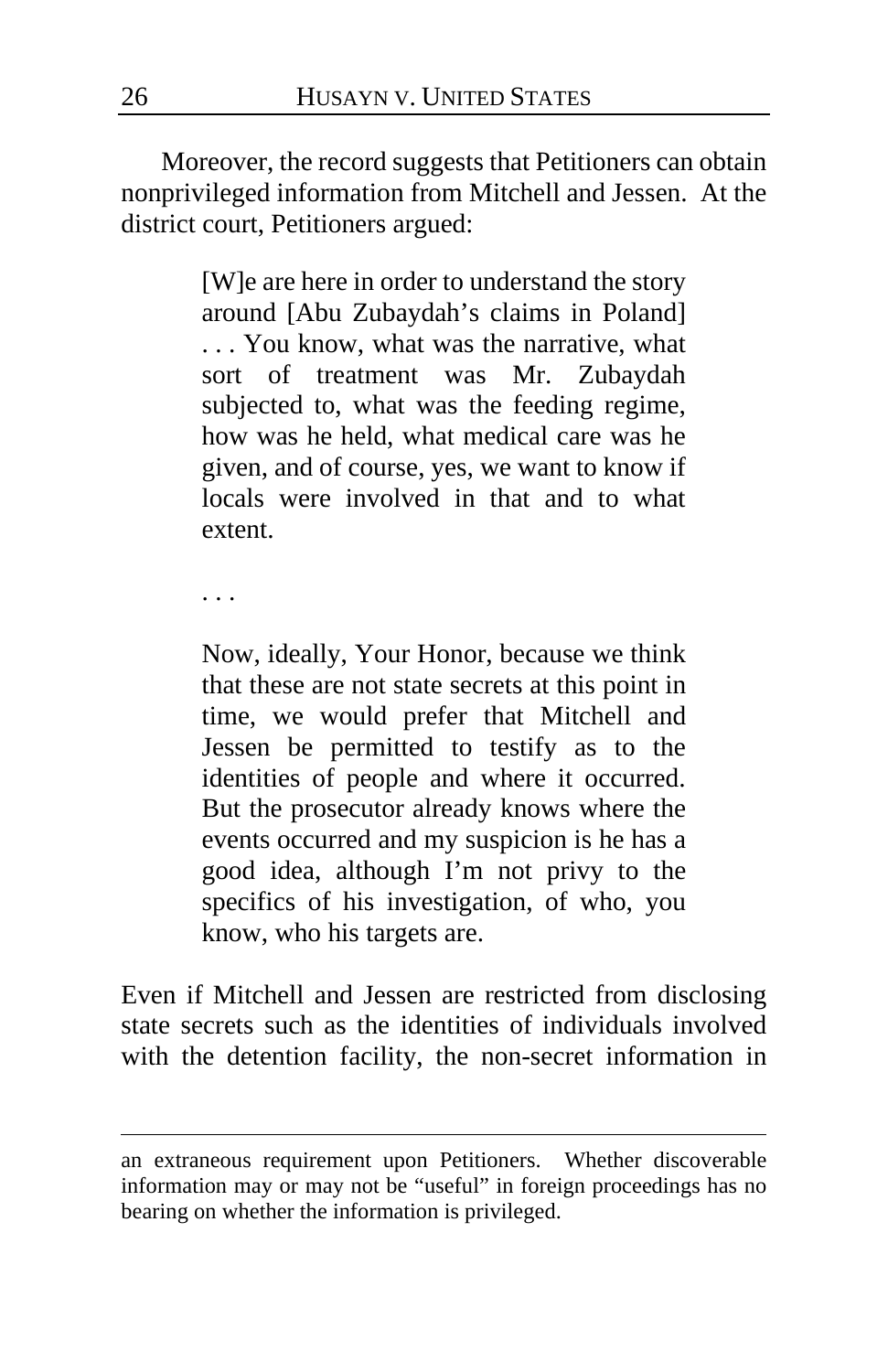their possession could provide context to Polish prosecutors or corroborate prosecutors' independent investigations.

More importantly, we conclude that the district court did not adequately attempt to disentangle the privileged from nonprivileged information.**[21](#page-26-0)** As we noted in *Mohamed*, "the standards for peremptory dismissal are very high and it is the district court's role to use its fact-finding and other tools to full advantage before it concludes that the rare step of dismissal is justified." 614 F.3d at 1092–93; *see also Reynolds*, 345 U.S. at 11–12 (remanding for further proceedings where plaintiffs potentially could pursue their tort action without using material touching upon military secrets); *cf. Heraeus*, 633 F.3d at 597 (noting that once the district court grants a section 1782 application, "the ordinary tools of discovery management . . . come into play").

Mitchell and Jessen have already provided nonprivileged information similar to that sought here in the *Salim* lawsuit before the district court, illustrating the viability of this disentanglement. Excerpts of those depositions were included in the record and reflect how depositions could proceed in this case, such as with the use of code names and

<span id="page-26-0"></span>**<sup>21</sup>** *See supra* at n.18. This is an essential point that the dissent overlooks: where *Reynolds* privilege is successfully asserted at steps one and two, the default at step three is nonetheless to "whenever possible ... disentangle<sup>[]</sup> [the sensitive information] from nonsensitive information to allow for the release of the latter." *Kasza*, 133 F.3d at 1166 (quoting *Ellsberg*, 709 F.2d at 57); *see also Mohamed*, 614 F.3d at 1089 ("Dismissal at the pleading stage under *Reynolds* is a drastic result and should not be readily granted."). The dissent would flip the default to dismissal, unless Petitioners met a newly imposed burden to demonstrate a specific plan for disentanglement.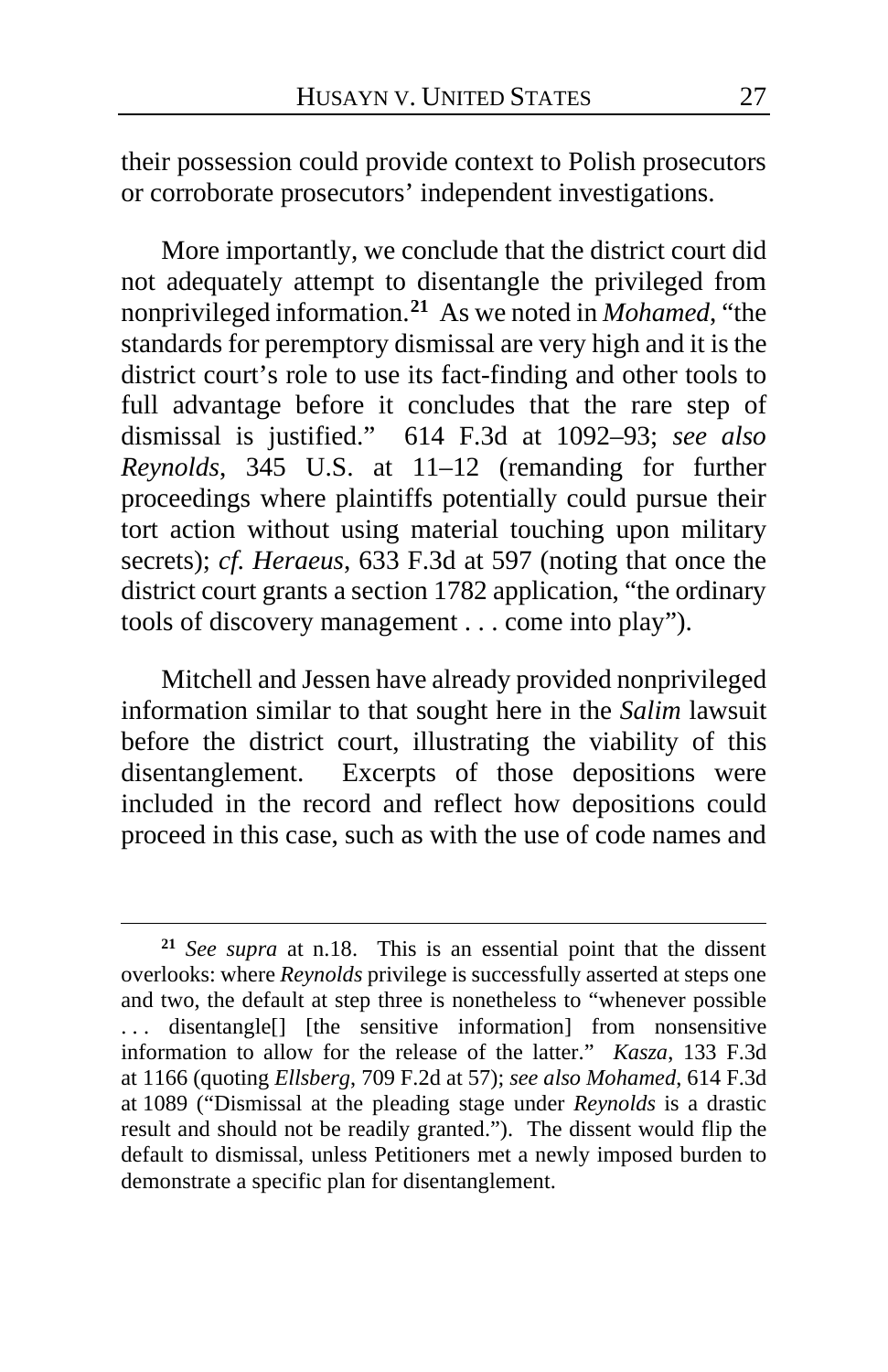pseudonyms, where appropriate.**[22](#page-27-0)** While this no doubt imposes a burden on the government to participate in discovery and object, where appropriate,**[23](#page-27-1)** we have stressed that cases should be dismissed only "in the[] rare circumstances" that the district court is not able to employ protective procedures to prevent disclosure of state secrets. *Mohamed*, 614 F.3d at 1089. We are not convinced that those rare circumstances exist here. On remand, the district court may use the Pompeo declarations as a guide while employing tools such as in camera review, protective orders, and restrictions on testimony, *see id*., in tailoring the scope of Mitchell's and Jessen's deposition and the documents they may be required to produce.

#### **IV.**

We have grappled with the state secrets privilege on only rare occasions. Given that the district court had only *Kasza*, *Al-Haramain* and *Mohamed* as guides in conducting its *Reynolds* analysis, we can understand why the district court was so quick to dismiss the proceedings at the third step. The court's hasty dismissal, however, overlooked our "special burden to assure . . . that an appropriate balance is struck between protecting national security matters and preserving

<span id="page-27-0"></span>**<sup>22</sup>** The dissent attempts to distinguish the situation in *Salim* and faults Petitioners for not presenting a viable disentanglement plan to the district court. Dissent at [32](#page-31-0)[–33.](#page-32-0) Again, this disregards the fact that the district court never engaged in any disentanglement process or assessed what protective measures could be utilized to accomplish disentanglement.

<span id="page-27-1"></span>**<sup>23</sup>** Eight U.S. government attorneys or experts were present at the depositions of Mitchell and Jessen in *Salim* to ensure that nothing confidential or privileged would be disclosed.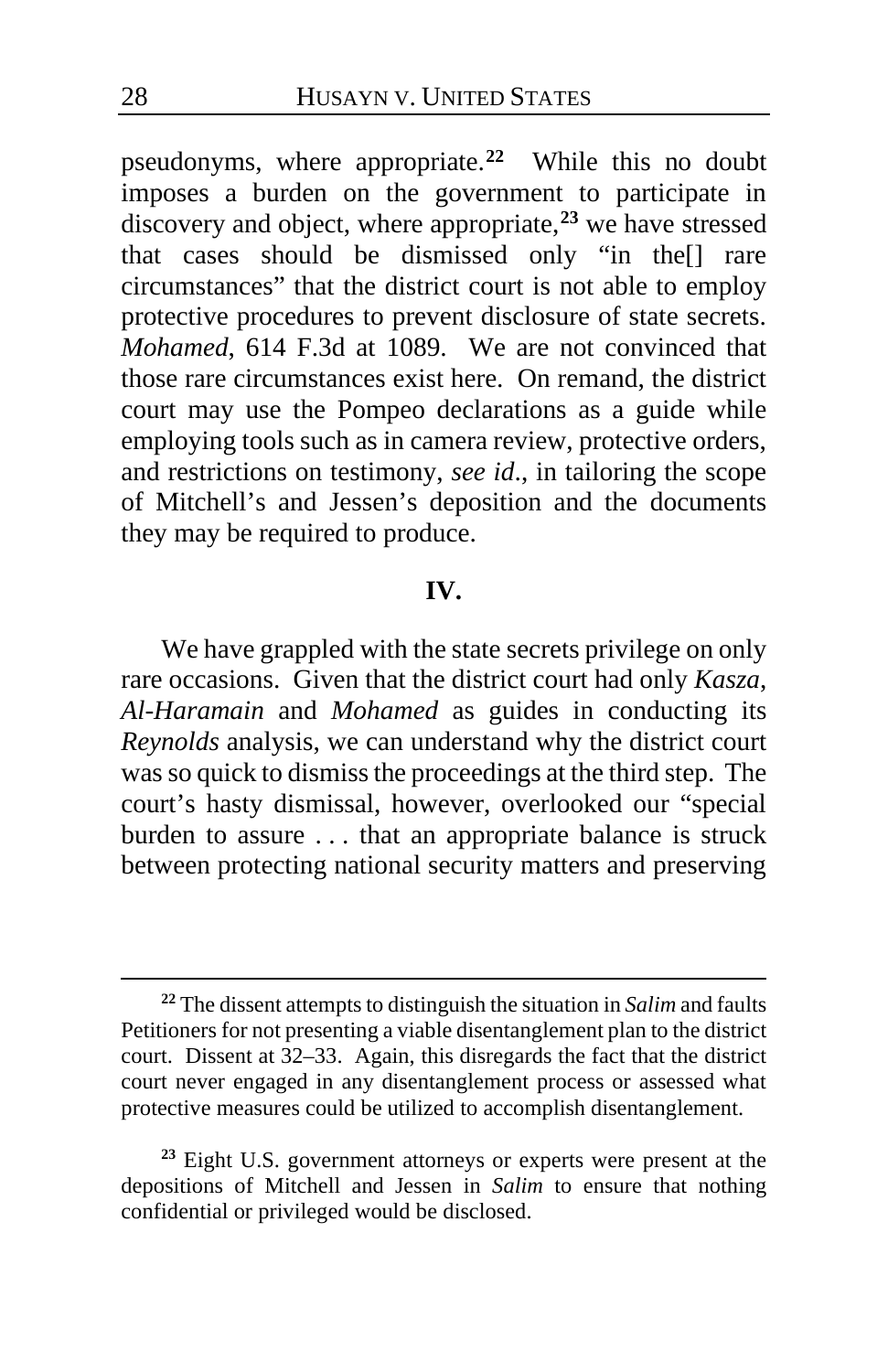an open court system," *Mohamed*, 614 F.3d at 1081 (quoting *Al-Haramain*, 507 F.3d at 1203).

Our holding is a limited one: if, upon reviewing disputed discovery and meaningfully engaging the panoply of tools at its disposal, the district court determines that it is not possible to disentangle the privileged from nonprivileged, it may again conclude that dismissal is appropriate at step three of the *Reynolds* analysis. However, the district court may not skip directly to dismissal without doing more. "[A]s judges, we strive to honor *all* of these principles [of justice, transparency, accountability and national security]," and while "there are times when exceptional circumstances create an irreconcilable conflict between them," *id*. at 1073—on the limited record before us, this is not one of those times.

The world has moved on since we discussed the state secrets privilege in *Mohamed*. In the near decade that has passed, we have engaged in a public debate over the CIA's conduct during the early years of the war on terror. The district court correctly recognized that the state secrets privilege did not cover all the discovery sought by Petitioners, but failed to recognize that complete dismissal based on the state secrets privilege is reserved only for "rare cases." *Id*. at 1092.

**REVERSED** and **REMANDED** for further proceedings.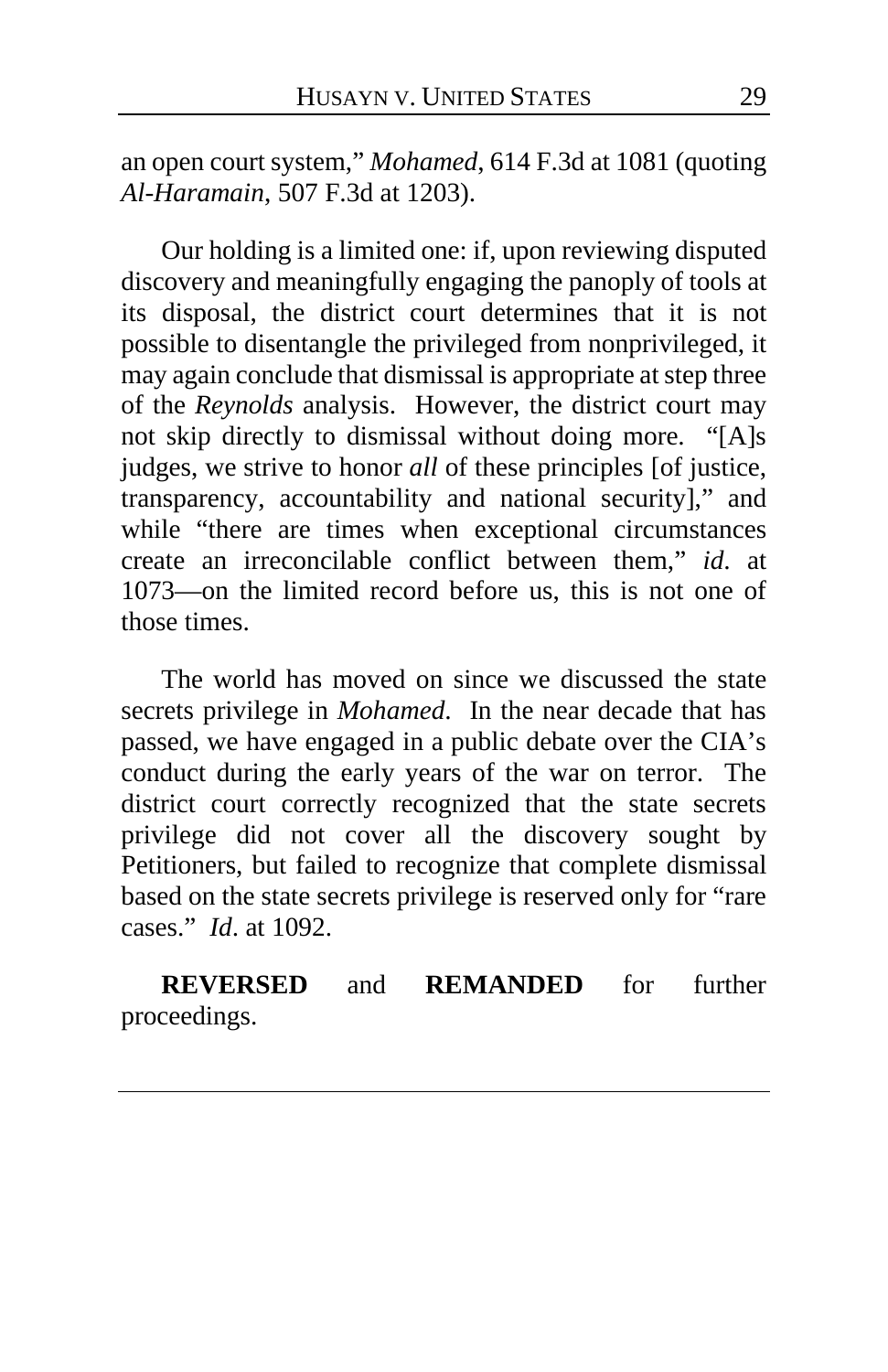GOULD, Circuit Judge, dissenting:

I respectfully dissent. The majority jeopardizes critical national security concerns in the hope that the district court will be able to segregate secret information from public information that could be discovered. In this case, I would defer to the view of then-CIA Director and now Secretary of State Michael Pompeo that the disclosure of secret information in this proceeding "reasonably could be expected to cause serious, and in many instances, exceptionally grave damage to U.S. national security."

## **I**

<span id="page-29-0"></span>A major source of my disagreement with the majority concerns Section III.C of the opinion, with its analysis of step three of the *United States v. Reynolds* test. The majority and I agree with the district court that information about foreign nationals cooperating with the CIA, "operational details about the facility," and details about Poland's intelligence cooperation with the CIA are subject to the state secrets privilege. We part ways with respect to how to proceed with carving this kind of information out of Petitioners' broad discovery requests. Our circuit has previously contemplated a situation in which, in the face of the government's successful claim of state secrets privilege, "it may be impossible to proceed with the litigation because—privileged evidence being inseparable from nonprivileged information . . .—litigating the case . . . would present an unacceptable risk of disclosing state secrets." *Mohamed v. Jeppesen Dataplan, Inc.*, 614 F.3d 1070, 1083 (9th Cir. 2010) (en banc). I would hold that this is such a proceeding and affirm the district court.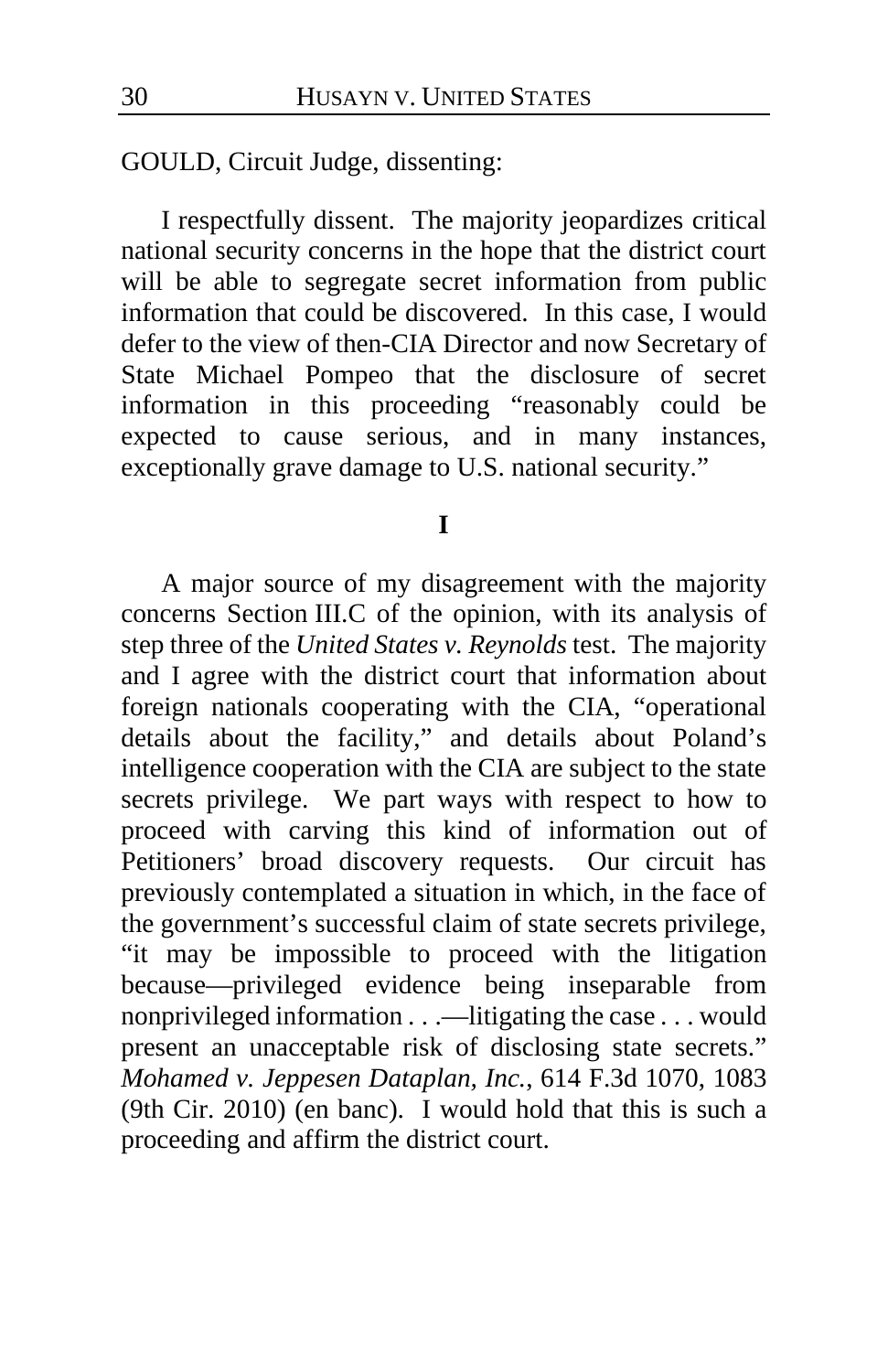<span id="page-30-0"></span>I also note that, while step three is a major concern in dissent, I am not in a position as an Article III judge to make a conclusion that it is agreed that Abu Zubaydah was detained and tortured in Poland. Doubtless there is much media comment and some reasoning of the European Court of Human Rights that looked at this matter suggesting that conclusion. But while the District Court findings suggest that there was some facility in Poland, I do not read the District Court findings to acknowledge that Abu Zubaydah was in fact tortured, and the definition of torture was highly disputed in our country and not ultimately decided by the U.S. Supreme Court in the context of this case. For purposes of my dissenting analysis, it is sufficient if at step three of the *Reynolds*' test it appears that walking close to the line of actual state secrets may result in someone overstepping that line to the detriment of the United States. I would not need to go further than that to accept the position of the CIA in its intervenor role in this case that the discovery should not proceed.

<span id="page-30-1"></span>The majority remands this case so that Petitioners can pursue details about Abu Zubaydah's treatment that it believes are no longer secret, tasking the district court with disentangling that information from closely related topics that are indisputably subject to the state secrets privilege. The majority opinion characterizes this remaining information as information that Petitioners could provide as part of a "context to Polish prosecutors" under § 1782. However, our circuit has recognized that even otherwise innocuous information that provides a more coherent and complete narrative should not be produced where it may risk exposing a broader picture. *See Kasza v. Browner*, 133 F.3d 1159, 1166 (9th Cir. 1998) (holding that "if seemingly innocuous information is part of a classified mosaic, the state secrets privilege may be invoked to bar its disclosure and the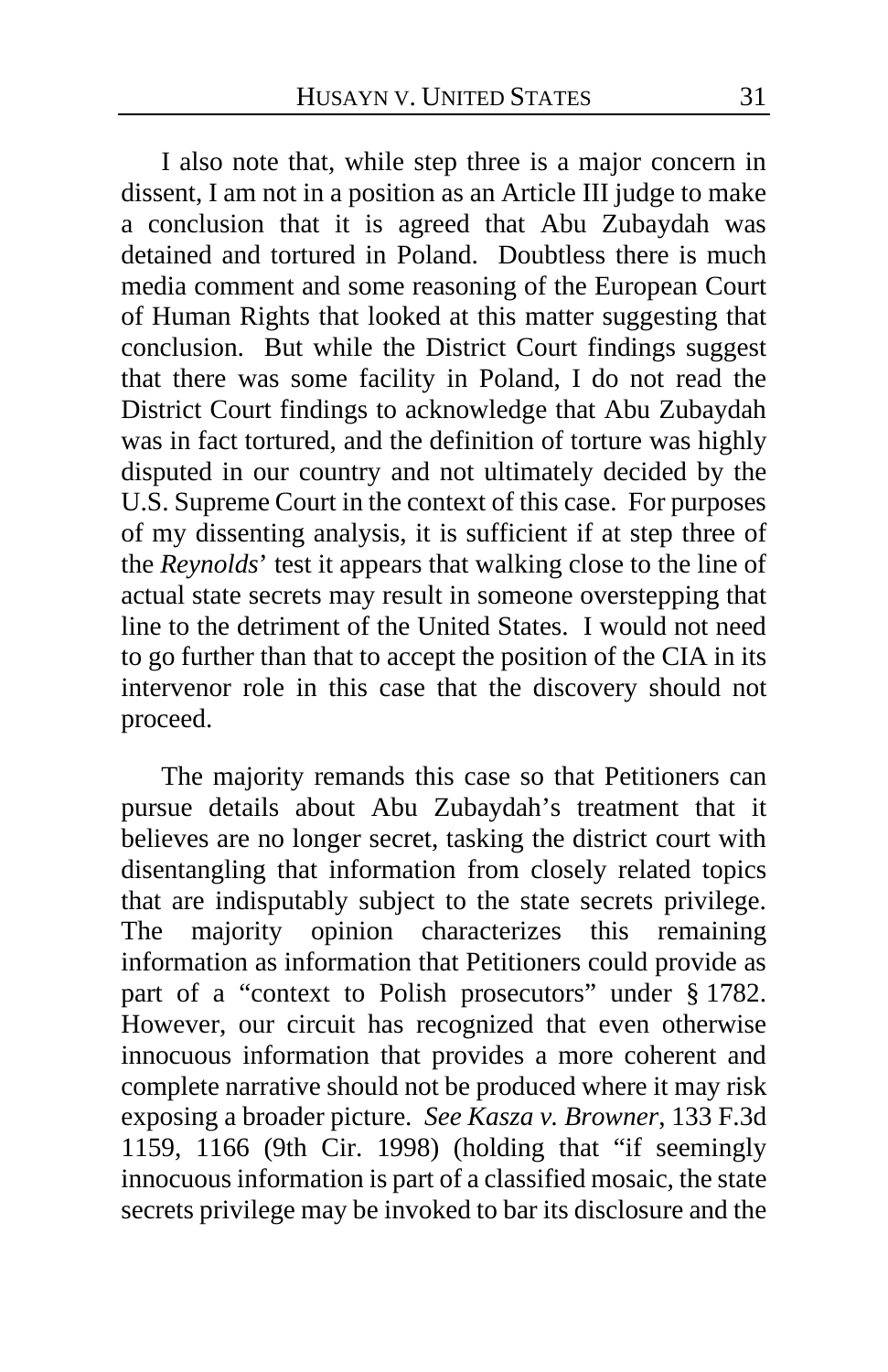court cannot order the government to disentangle this information from other classified information"). This is the risk presented by the residual information that Petitioners will seek on remand. In combination with the circumstances of the proceeding and facts already made public, an attempt to disentangle the details of Abu Zubaydah's treatment in Poland could expose a broader mosaic of clandestine "intelligence activities, sources, or methods." *Mohamed*, 614 F.3d at 1086.

The majority recognizes that Petitioners' discovery requests could potentially pose a "risk of disclosing state secrets" such as details about the CIA's involvement with locations, individuals, and governments overseas because this kind of information may be closely tied to nonprivileged information. *Id.* at 1083. The majority responds to this concern by advising that "depositions could proceed in this case, with the use of code names and pseudonyms" in order to protect privileged details of CIA operations. Code names and pseudonyms had been used in a prior lawsuit to enable Mitchell and Jessen to be deposed without revealing sensitive information about a CIA black site.

<span id="page-31-0"></span>But the district court judge in this case, who also heard that prior lawsuit, understood exactly why those tools would be ineffective in this circumstance. Because the entire premise of the proceeding and the basis for our jurisdiction concerns Polish prosecutorial efforts, the district court was correct to reason that "[a]llowing the matter to proceed with a code word, such as 'detention site blue' to replace Poland seems disingenuous." As the government argued, "regardless of what pseudonyms or fictitious words [Petitioners] would propose to use as a substitute, there's no escaping the fact that everything [they are] asking would relate to allegations about things that occurred in Poland,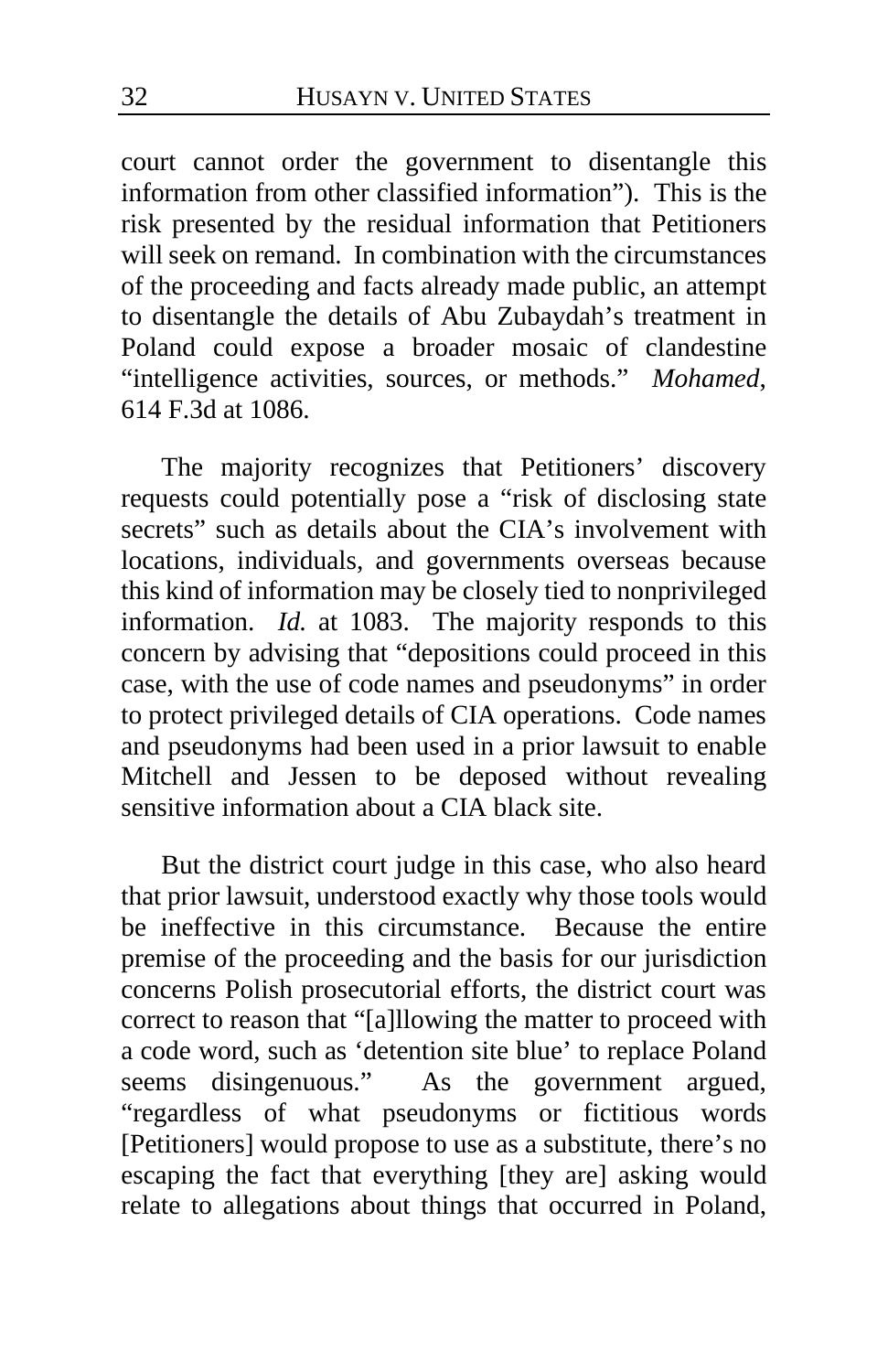people that were there, [and] activities that allegedly occurred there." Like the approach of the district court in *Al-Haramain*, the majority's instruction to use code names opens the door to secret information being "revealed through reconstruct[ion]" even if it is not directly produced. *Al-Haramain Islamic Found., Inc. v. Bush*, 507 F.3d 1190, 1204 (9th Cir. 2007). The *Al-Haramain* court rejected this sort of approach as the "worst of both world[s]." *Id*. Petitioners have not demonstrated that the use of code words could meaningfully restrict the information ultimately made public through these discovery requests, and the majority should not, therefore, suggest that national security would be protected by their use.

<span id="page-32-0"></span>In brief, although the majority is right to emphasize our "special burden to assure . . . that an appropriate balance is struck between protecting national security matters and preserving an open court system," the majority does not recognize some of the ways in which this particular case presents unique challenges for step three of the *Reynolds* analysis. *Mohamed*, 614 F.3d at 1081. Because of the circumstances presented by a § 1782 proceeding, the information Petitioners seek is inextricably linked with particular intelligence missions and particular foreign intelligence contacts. Details about "the use of interrogation techniques and conditions of confinement in that detention facility ... [and] Abu Zubaydah's treatment there" will inevitably be placed in the context of a Polish prosecution seeking to discover aspects of the CIA's presence in Poland and any foreign nationals working with the CIA there, topics the majority recognizes to be privileged. Without a more specific and plausible plan for obtaining that nonprivileged information and not risking the exposure of a broader picture of national security material, I would defer to then-Director Pompeo's assessment of the risks presented in allowing the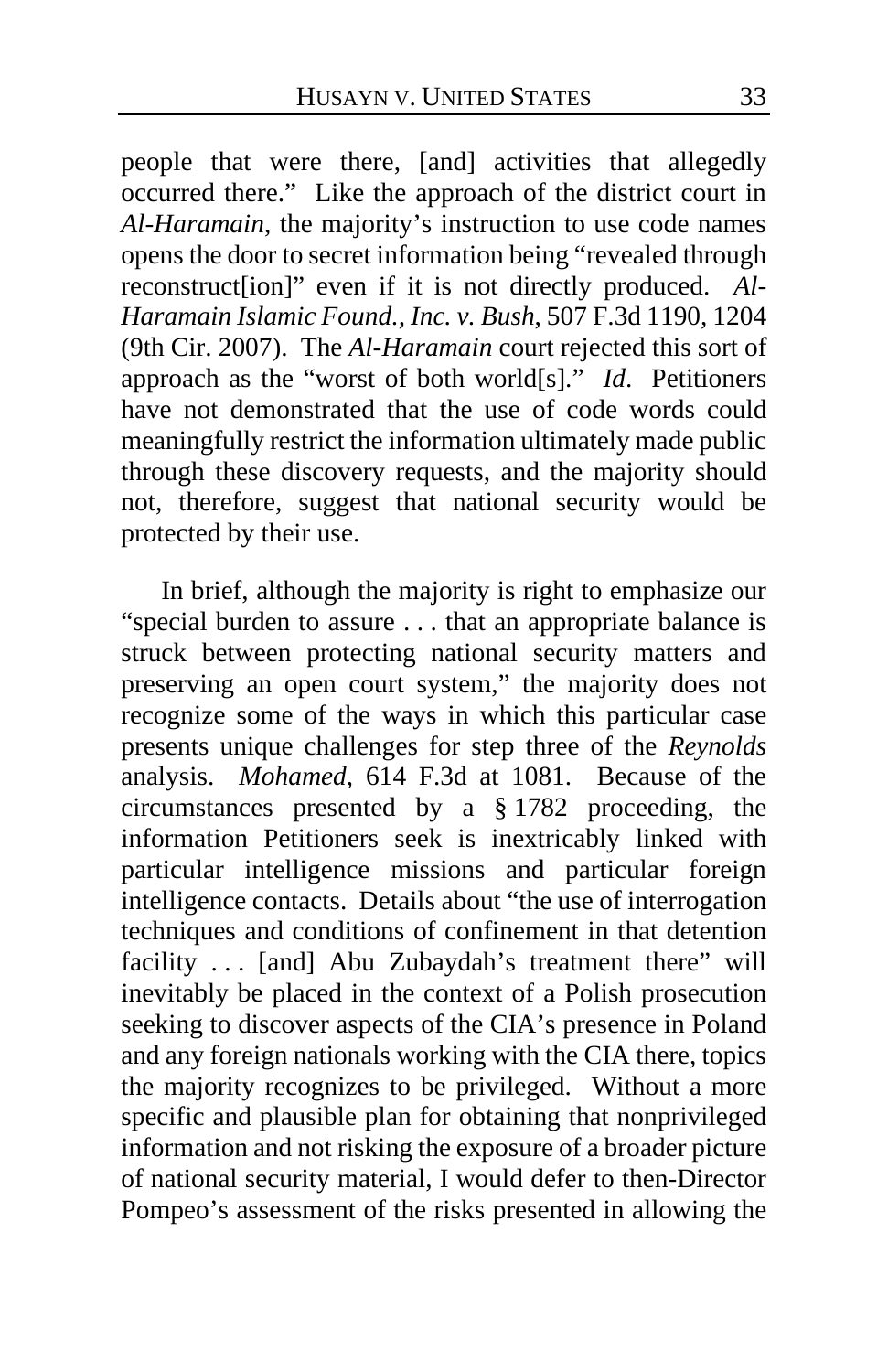discovery proceeding to go forward. For that reason, I must respectfully dissent from the majority's application of step three of the *United States v. Reynolds* test. These concerns apply to any case in which the *Reynolds* test is applied and step three of that test must be addressed.

## **II**

<span id="page-33-0"></span>Also, there are aspects of this case peculiar to the context of § 1782 and consideration of the *Reynolds* test when the sought information will be produced for a foreign country under § 1782. I find it very troubling that the majority's analysis of the extent of the *Reynolds* privilege in section III.B of the opinion does not acknowledge and evaluate the consequences of the fact that the information sought in a discovery proceeding here under § 1782 is ultimately destined for a foreign tribunal in Poland. Determining the extent of the state secrets privilege is a task that always aims at assuring "that an appropriate balance is struck between protecting national security matters and preserving an open court system." *Mohamed v. Jeppesen Dataplan, Inc.*, 614 F.3d 1070, 1081 (9th Cir. 2010) (en banc) (citing *Al-Haramain Islamic Found., Inc. v. Bush*, 507 F.3d 1190, 1203 (9th Cir. 2007)). *Reynolds* itself contemplated balancing the legitimate rights of survivors to sue about the deaths of their loved ones against concerns of potential harm from disclosing military secrets. *See United States v. Reynolds*, 345 U.S. 1, 9 (1953) (holding that the state secrets privilege is guided by a "formula of compromise"). But how is that balance to be struck here where the information is sought for potential prosecutions in Poland of Polish citizens who may have worked in Poland with the Respondents?

I would hold that the *Reynolds* balance should recognize that information produced in domestic proceedings remains under the supervision of the United States court system in a